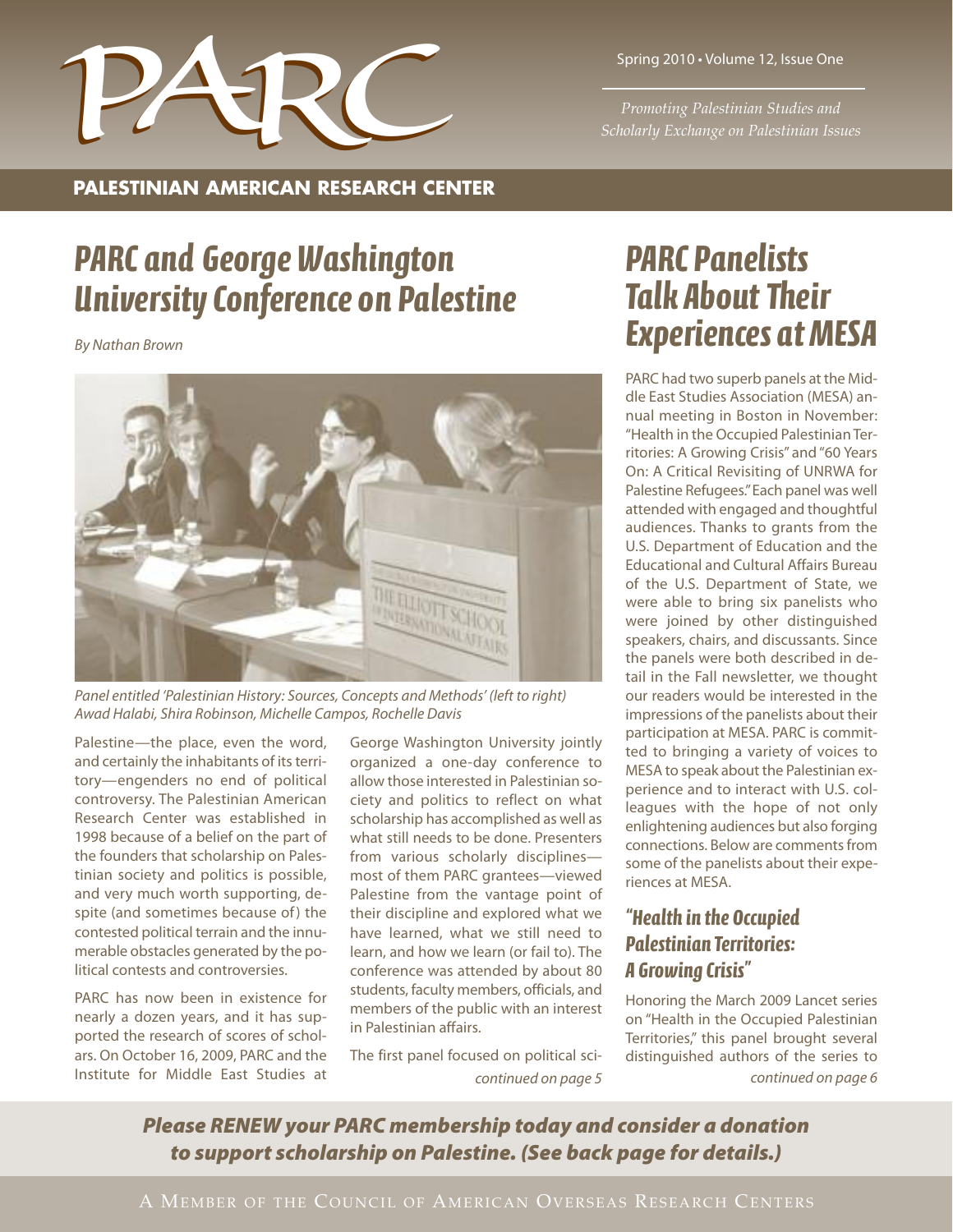# *Around the PARC*

*By Penelope Mitchell, Executive Director*

#### **DONORS & MEMBERSHIP**:

In keeping with our annual tradition, this newsletter contains a list of this year's PARC members and donors. PARC is exceptionally grateful for the continuing support of so many stalwart members and delighted with all the new members who have joined over the last year. Sincere thanks go to those of you who have helped to spread the word about the work that



*Hadeel Qazzaz and Penelope Mitchell*

PARC is doing. If you have not yet renewed your membership, please do so using the coupon on the back page or by visiting our Web site: http://parc-us-pal.org/. We are deeply appreciative to those of you able to consider an additional donation to help fund fellowships for Palestinian scholars.

**FELLOWSHIPS & AWARDS**: We are pleased to bring you the profiles of the remaining six fellows from our 2009-10 cohort. Their research topics treat a range of salient issues that ought to be of keen interest to scholars, educators, and policymakers alike. This group of fellowships addresses the complex subjects of healthcare, the proliferation of NGOs, the development of the private sector, and issues of governance and human rights. In addition to these activities in the West Bank, we also have a researcher in Israel looking at the negotiation of Druze community identity as it is evolving over time and changing circumstances.

At our PARC board meeting in March, we finalized the recommendations of our U.S. and Palestinian review committee, selecting six Palestinians and nine Americans for fellowships. This new group of fellows brings exciting new research to PARC. For the first time, PARC had several U.S. applications submitted by geographers, and a number of research proposals focusing on children. In addition to U.S. researchers in departments of History, Near East Studies, and Anthropology, we are delighted to welcome fellows from departments of Geography, Ethnomusicology, Communications, and Art. These encouraging trends indicate that scholars from more diverse fields of study are taking an interest in Palestine and that researchers are more aware of PARC's role in funding fellowships. (The Educational and Cultural Affairs Bureau (ECA) at the Department of State funds these fellowships for U.S. citizens.) Our Palestinian fellows are tackling topics of economic development, folk tales and national identity, religion's role with respect to the environment, remedial measures for medical solid waste management, changing trajectories of youth engagement in Palestine, and intestinal parasite contamination of vegetables. As with most years, we have Palestinian fellows engaged in researching and finding solutions to pressing problems. Our Fall 2010 newsletter will profile these forthcoming research projects.

PARC was pleased to confer the third Gerner Award—this year for the first time in Gaza. This award goes to an exemplary graduate student in international studies

### **2010 PARC Board of Directors**

#### **Officers**

Peter Gubser, *President* Julie Peteet, *Secretary* Charles Butterworth, *Treasurer*

#### **Members**

Beshara Doumani Nathan Brown Rochelle Davis Rhoda Kanaaneh Ann Lesch Philip Mattar Jennifer Olmsted Najwa al-Qattan Charles D. Smith

#### **Palestine Advisory Committee**

Ibrahim Dakkak, *Chair* Hiba Husseini Mouin Rabbani Nadim Rouhana Jacqueline Sfeir Raji Sourani

#### **U.S. Office**

Penelope Mitchell*, Executive Director* Rana Khoury*, Administrative Assistant* Layth Elmusa, *Intern* Shelby Kinnaird, *Webmaster* 6520 E. Halbert Rd. Bethesda, MD 20817-5414 **Phone:** 301-229-4606 **E-mail:** us.parc@gmail.com **Web site**: http://www.parc-us-pal.org

#### **Palestine Office**

Hadeed Qazzaz, *Palestine Director* Zena Erikat, *Administrative Assistant* Sally Abu Baker, *Librarian* 6 Tel al-Zaatar St. 3rd Floor, Al Amin Building Ramallah, West Bank, Palestine **Phone:** +970-2-297-4240 **E-mail:** parcpal@palnet.com

### **Palestinian American Research Center Newsletter Spring 2010**

#### **Editorial Committee**

Penelope Mitchell Rana Khoury Layth Elmusa Jennifer Olmsted Morris Cobern, *Editor*

Ross Feldner, New Age Graphics, *Design & Layout*

*This newsletter is published twice yearly, spring and fall, by the Palestinian American Research Center. Material for publication in the newsletter may be submitted to the U.S. office. PARC does not guarantee that any materials submitted will be published in its newsletter or in any other publication under its control. Publication by PARC will be determined solely by its officers and directors on a space-available basis.*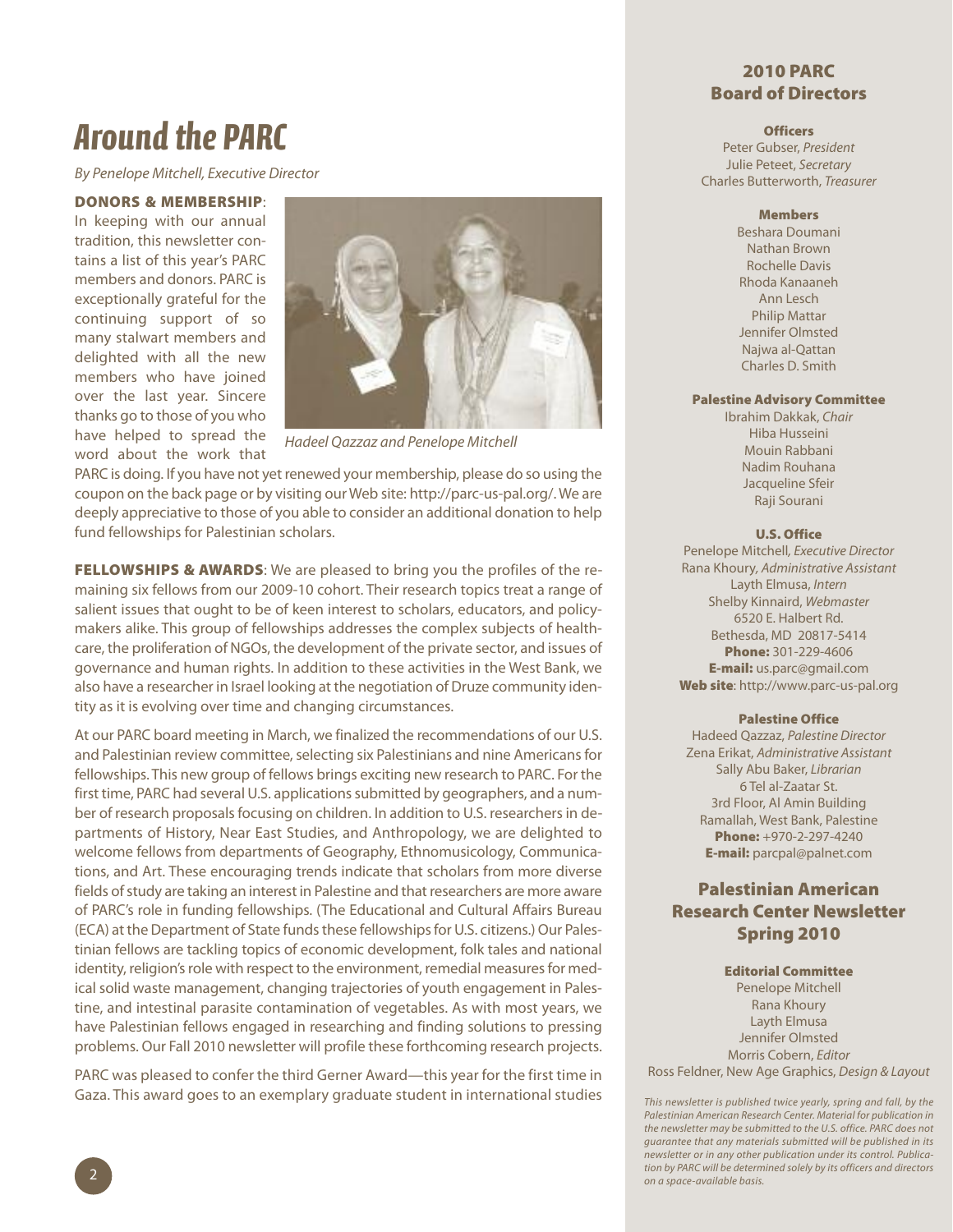#### *Around the PARC*

or political science and honors former PARC board member Deborah "Misty" Gerner who passed away in 2006. We are delighted that next year, thanks to Phil Schrodt's generosity, we will confer two awards: one at a university in Gaza and another at a university in the West Bank.

#### **FACULTY DEVELOPMENT SEMINAR**:

In late May, 10 U.S. faculty members gathered in Jerusalem for PARC's inaugural Faculty Development Seminar (FDS). PARC developed this new program with generous funding from ECA. The aim of the FDS is to provide an opportunity to visit the West Bank for U.S. professors who have little experience with research on Palestine or travel to the occupied Palestinian territories (oPt). We will devote much of the Fall newsletter to a chronicle of this enormously successful trip, and will include photos and stories that will also be available on PARC's Web site soon. For now, let me say that after traveling to the West Bank for 27 years, seeing the oPt through these"new eyes"was an extraordinary, if at times disturbing, expe-



*PARC/GW Conference attendees*

rience. Traversing the separation Wall and many checkpoints, the faculty members were profoundly affected by their visits to West Bank universities and Palestinian NGOs, and enriched by many long discussions with Palestinian colleagues. The FDS is already bearing fruits: several participants are writing articles about their trip for different publications, others are working to develop joint research projects with their Palestinian colleagues.We hope to be able to offer this opportunity again next year.



*FDS Participants at An-Najah University*

**PARC/GW CONFERENCE & MESA**: Thanks to the generosity of George Washington University (GW) and the hard work of PARC board member Nathan Brown and his staff, PARC and GW co-sponsored a one-day conference in October on"Palestine: What We Know." Nathan's article on the conference will give you a clear picture of this exceptionally informative day thanks to the wonderful speakers and session chairs. It was an especially proud moment for PARC to have so many former PARC fellows present their thoughts on the state of their particular disciplines with respect to Palestine and their research. We extend special gratitude to Omar Kader whose generosity made possible a wonderful reception following the conference.

As you have seen from the cover page of the newsletter, we believe our readers will value feedback and reflections from our MESA 2009 panelists. PARC has organized panels at MESA almost since our inception. In the last few years however, with funding from ECA and the U.S. Department of Education, we have made a concerted effort to bring more voices from Palestine to U.S. academic audiences. Our hope is that these opportunities do not end with the panel presentation, but rather develop into

*continued on page 17*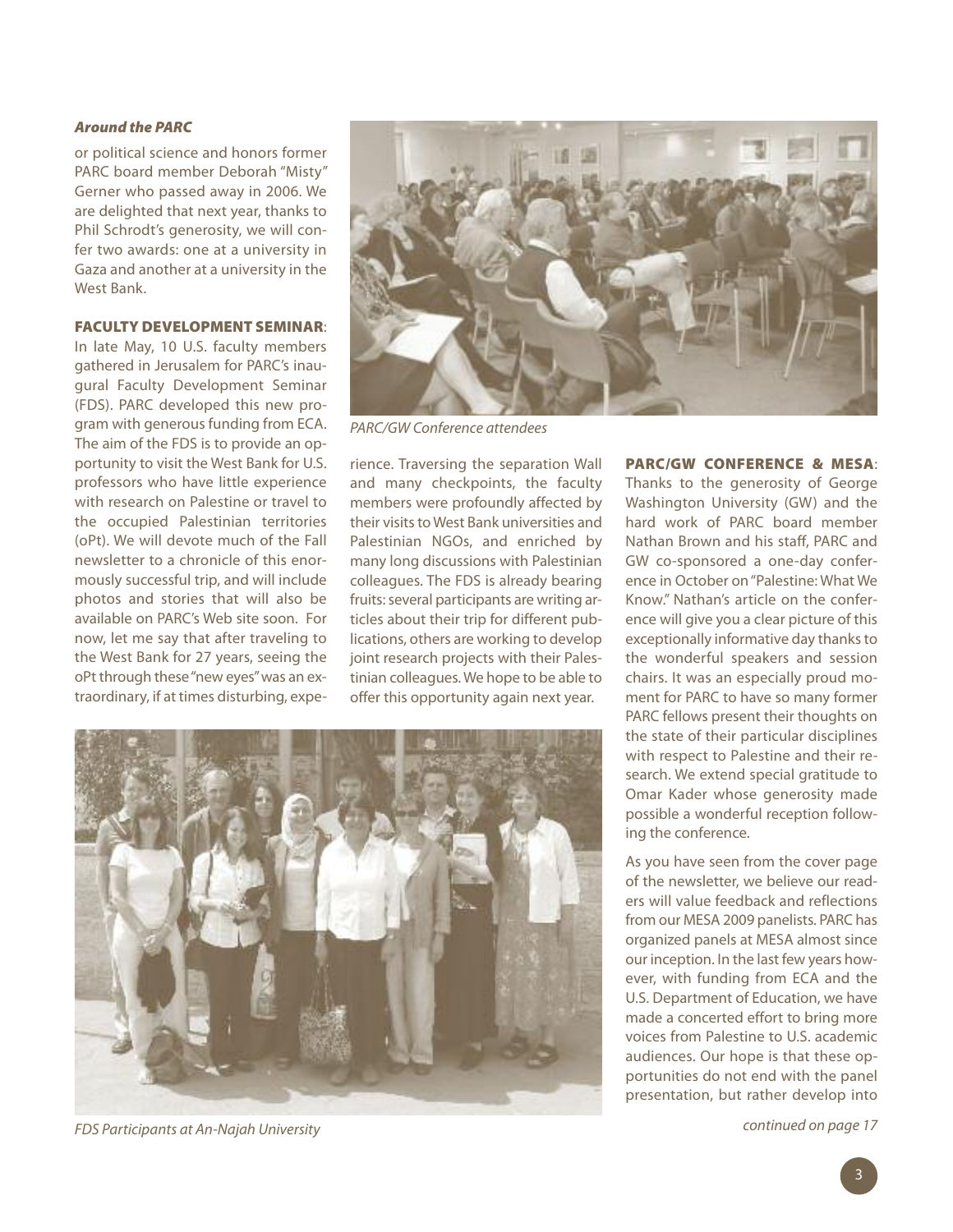# *PARCTO SPONSOR DOUBLE PANEL ON ISLAM AND POLITICSIN PALESTINEFORMESA 2010*

#### *By Nathan Brown*

PARC will sponsor a two-part panel on "Perspectives on Islam and Politics in Palestine" with two purposes in mind: to showcase recent, on-the-ground research on Palestine and to integrate the study of Palestinian society and politics more effectively in the broader interdisciplinary study of the Middle East. Participants will come from the disciplines of political science, religious studies, anthropology, and law and bring their empirical research, disciplinary expertise, and comparative perspectives to the study of Islam and politics in Palestine.

Discussions of Palestinian politics—and of Islam and politics—frequently generate far more heat than light; when the two topics intersect, the results can be particularly sensitive and incendiary. Thistwo-part panel is predicated on the idea that scholarship has a critical contribution to make to understanding the issues and advancing debates—first by empirically rich study on the ground and second by situating the issues in comparative regional perspective.

The first part of the panel will focus specifically on those who have recently completed intensive fieldwork on Palestine. Papers will cover the evolution of Hamas, the contest between Hamas and Fatah, and the nature and operation of Islamic institutions in Israel.

The second part of the panel will turn the focus in a comparative direction. It will be devoted to papers that attempt to understand the relationship between Islam and politics in Palestine by tracing contrasts and comparisons with other cases in the region. Among the topics covered will be the role of the Muslim Brotherhood, the nature of Islamic institutions in mediating and channeling Diaspora-homeland relations, Islamic

legal institutions, and the rivalry between Fatah and Hamas.

In addition to bringing four participants from Palestine, PARC will partner with George Washington University to bring the Palestinian participants through Washington, DC on their way to San Diego in order to participate in events that speak to a general public as well as a policy audience on issues involving Islam and politics in Palestine.

Specific panel information is as follows:

#### *Chairs:*

Nubar Hovsepian, Chapman University, and Nathan Brown, GeorgeWashington University

#### *Discussants:*

Glenn E. Robinson, Naval Postgraduate School, and Laurie Brand, University of Southern California

#### *Papers and Panelists:*

"Fatah, Hamas and the Struggle for the Palestinian Soul" - Mouin Rabbani, independent scholar and International Crisis Group

"Ruling Gaza: A critical look at the performance in government of the Islamic Resistance Movement Hamas, 2006-2010"- Helga Baumgarten, Birzeit University

"Shari 'a and Politics in Israel" - Moussa Abou Ramadan, Birzeit University and Haifa University

"The subject of opposition: lessons from the 'repressive accommodation' of Hamas in 2006-2007" - Ghada AlMadbouh, University of Maryland and Birzeit University

"Islamist Movement in an Authoritarian Proxy-State: Hamas between Governance, Opposition and Resistance"- Holger Albrecht, American University in Cairo

"'Deterritorialization' and the Politics of Islam among Palestinians and Somalis in the United States" - Loren Lybarger, Ohio University

"Hamas as a Muslim Brotherhood Movement" - Nathan Brown, George Washington University

# *SAVETHE DATE*

Tuesday, November 16, 2010 PARC and George Washington University (GW) will host PARC's 2010 MESA panelists for a one-day seminar and discussion at GW.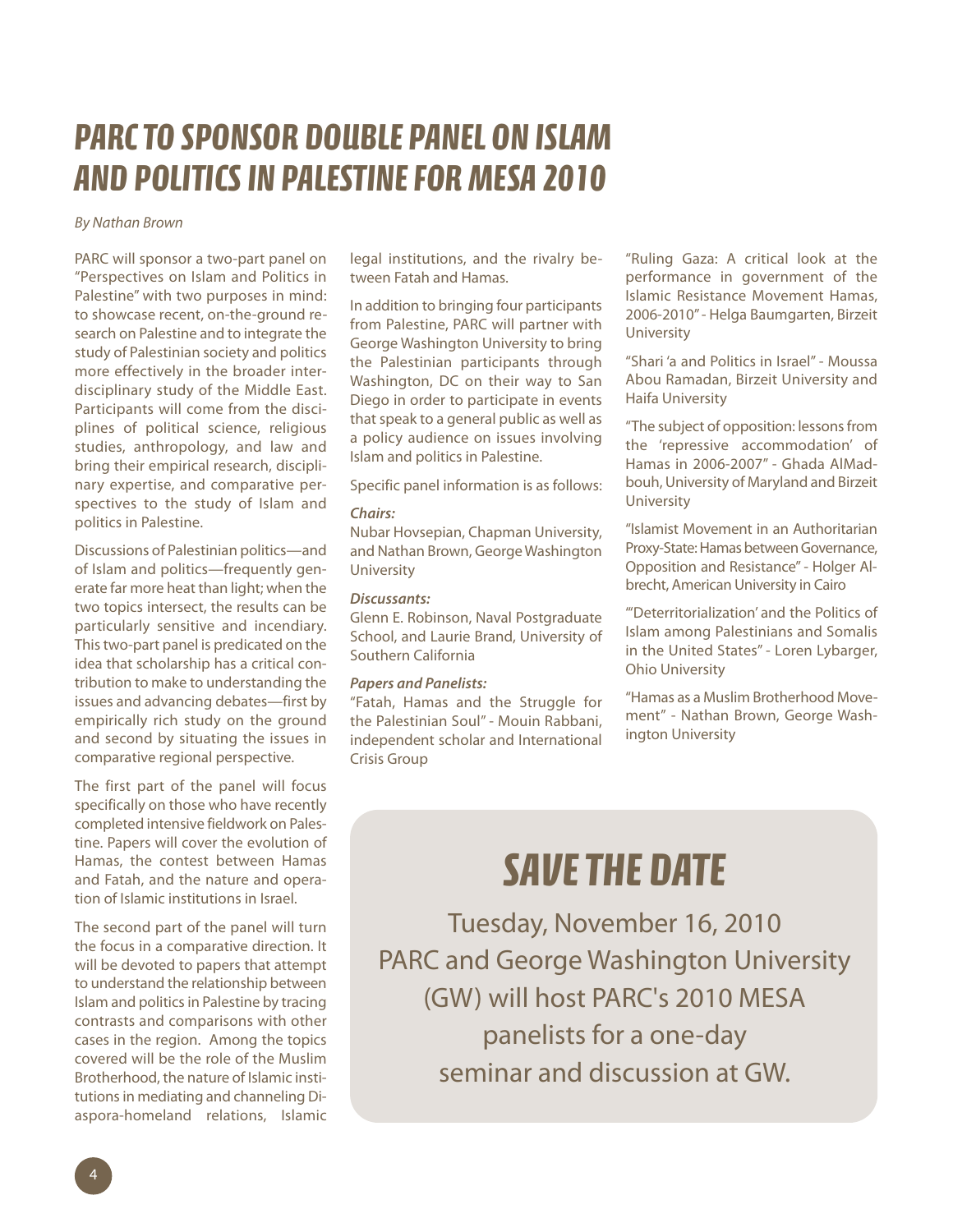#### *PARC and George Washington University Conference on Palestine (continued from page 1)*

ence and economics. Mouin Rabbani, a former Palestine director of PARC, focused on the current political situation in Palestine and the obstacles it poses. Leila Farkash, an economist at the University of Massachusetts, explored the nature of the Palestinian economy and its relationship to the Israeli and international economies. She argued that despite the political sensitivity of the term, "colonialism" probably provides the best analytic framework for understanding the relationship between the Israeli and Palestinian economies. Wendy Pearlman (PARC fellow 2004) of Northwestern University explained where research on Palestine fits into broader disciplinary concerns of political science. She explained where scholars have contributed to knowledge about Palestinian politics, but also identified areas where they have avoided the subject.



*Keynote speaker Rashid Khalidi*

The second panel focused on anthropological and cultural studies of Palestine, especially on issues of gender and conflict. Ilana Feldman (PARC fellow 2003) of George Washington University noted that anthropology has become more central to Middle Eastern studies generally and that anthropological re-



*Panel entitled 'Palestinian Politics and Economics: What Can Scholars Know?' (left to right) Nathan Brown, Mouin Rabbani, Wendy Pearlman, Leila Farsakh, Charles Butterworth*

search on Palestine is becoming a particularly rich field. She also provided some insights from her own work on Palestinian governance and on humanitarianism. Julie Norman (PARC fellow 2007) of Concordia University explored the evolution of popular resistance in Palestinian society as well as its limitations. Finally, Isis Nusair (PARC fellow 2008) of Denison University reviewed her work on four generations of Palestinian women in Israel and how they interpret the past and explain the present.

Members of the third panel reviewed historical scholarship on Palestine. Shira Robinson (PARC fellow 2002) of George Washington University noted the particularly severe problems of dealing with the post-1948 period. Michelle Campos (PARC fellow 2001) of the University of Florida focused on Ottoman Palestine, reviewing the existing documentary record as well as the practical and conceptual problems for historians focusing on the period. Awad Halabi (PARC fellow 2001) of Wright State University covered the Mandate period, noting particular sources that historians should still exploit more fully. All three historians explored not only the sources, but also presented some of the conceptual debates about Palestinian

exceptionalism and the use of various contested national and geographical categories and terms.

At the close of the workshop, Rashid Khalidi of Columbia University provided an overview of the state of Palestine studies to approximately 130 quests. His portrait pointed to some real accomplishments—there is great interest in the field, and scholarship on Palestine has become prominent in several academic disciplines. The political sensitivities associated with Palestine studies have not deterred younger scholars from carrying out innovative projects. But Khalidi also discussed the problems that politics pose for the study of Palestine and the political risks attendant on its study. He explored the reasons for the relative weakness of Palestinian studies, mentioning the absence of a Palestinian state, weak Palestinian institutions, and the greater attraction of other fields for promising students. He noted some areas, such as archeology, where significant gaps in scholarship remain. But he insisted that scholars in their work have an important contribution to make. He encouraged those interested in Palestine to be active in public life but also urged a healthy separation between public activities and scholarship.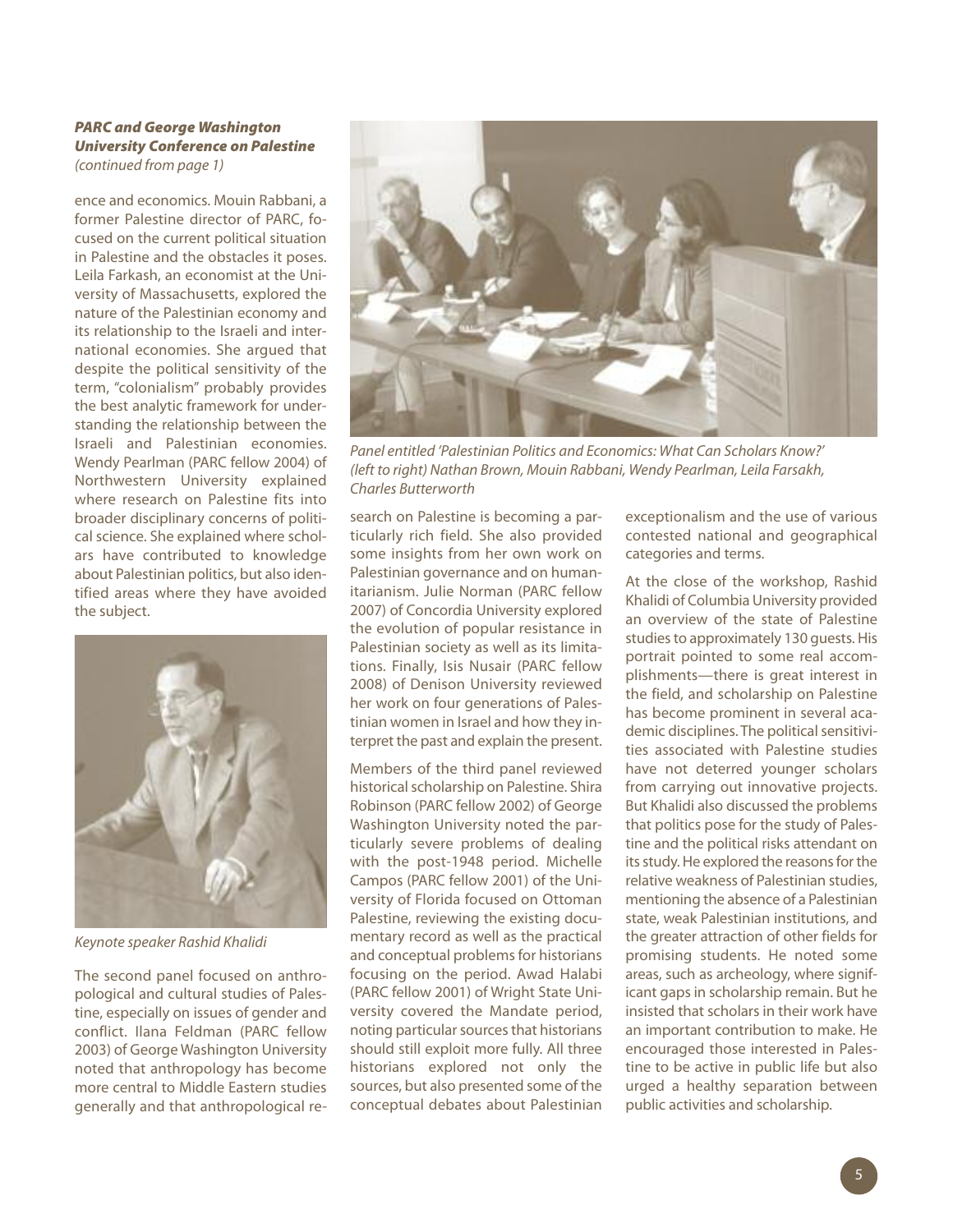#### *PARC Panelists Talk About Their Experiences at MESA (continued from page 1)*

MESA. Presenters included Rita Giacaman (Institute of Community and Public Health - Birzeit University), Marwan Khawaja (UN-ESCWA), Graham Watt (University of Glasgow), and Awad Mataria (Institute of Community and Public Health- Birzeit). Sara M. Roy (Harvard University) chaired the panel and Jay Schnitzer(Boston Scientific Corporation) was the discussant.

### **Rita Giacaman**

Unlike the medical and public health community in the United States and perhaps elsewhere, the MESA meetings draw participants who are well informed about politics in the Middle East in general, and the occupied Palestinian territory (oPt) in particular. These meetings are an important platform for Palestinian scholars who attend and present their research findings on the various aspects of life under Israeli military occupation. However, this was the first MESA meeting which included a special session on Palestinian health. The session provided us with the opportunity to present findings on the health status and health services of Palestinians under Israeli military occupation framed as a matter of human rights and justice, and helped us reach a wider audience than usual. It also helped situate health into the domains of politics and society.

Based on our experience conducting research in the oPt, and the overwhelming influence of the political context on health, we had been gradually reframing health as a broader social construction, not only based on the perspective of the biomedical framework that focuses on death and disease. Our presentations focused on the consequences of war on the living, which are often omitted by media outlets with their emphasis on the shocking and the gory details. Such a reframing also allowed for the devel-

opment of a common language and understanding between us and the audience as we avoided medical terminology and focused instead on life quality, well being, social suffering and human insecurities, which are important but insufficiently used measures of health.

We met many people who have an interest in health, seen from within this broader perspective. We hope to forge the needed collaborative links with some of the participants we met so that health can be studied, assessed and understood from a multidisciplinary perspective, as it should be. Although the conference was enjoyable and fruitful in terms of networking, evidence dissemination, and advocacy, I must say that MESA was also a bit overwhelming because I met so many people I had not seen for a while, others whom I have corresponded with but never met, as well as many friends.

#### **Awad Mataria**

Following the launch of The Lancet series on Health in the occupied Palestinian territory, I had the chance to present the findings of the fifth article in the series, addressing building a Palestinian health care system under conditions of occupation, at a few academic conferences. This was one of the steps that we, the authors of the series, felt a duty and obligation to undertake in order to advocate for the health and wellbeing of a population that continues to suffer the dire conditions of occupation. I have to admit that passing the messages embedded in the paper, which I was honored to contribute to, was not always as easy and as smooth as was the case with the respectful audience at MESA. The type of discussion that followed the presentation was completely different. Indeed, it made me feel proud to have succeeded, along with my colleagues, in passing the message that we aspire for: effective health system building requires a political resolution to the Palestine question ending the occupation. I was very pleased to hear people discussing

social, political and historical events of my region, in a robust and scientific manner, and was indeed amazed by the number of international scholars and Diaspora colleagues engaged in raising the question of population rights in my region. I would like to thank PARC for giving me the chance to take part in this lively conference by organizing the session and funding my participation. The experience that I gained will always be part of my future development.

### **Graham Watt**

I had not been to MESA before, and enjoyed what was more of a cultural than scientific meeting. It was great to catch up with the documentary on Norman Finkelstein, and the book festival was a joy. I only realized afterwards what big names were at the meeting (not sure how the new attendee can find out that sort of information). A kind member of our audience gave me a brilliant edition of the Journal of Palestine Studies dedicated to Operation Cast Lead and its effects, which I had not seen before. MESA felt like home ground compared to the conference of the American Public Health Association, at which two of us also spoke at about ten days before MESA. However, the major reflection on having spoken several times in the last year in the United States and Canada about health in the occupied Palestine territory is that the mood is shifting; people were shocked by what the Israeli army did in Gaza, increasingly skeptical of media coverage, and hungry for information. Despite the horror of Gaza, it is essentially a distraction from what is going on in the oPt, the unbridled application of Israel's power and advantage to acquire territory and resources, to punish Palestinians for being "in the wrong place,"and to strangle economic development. I use a quote from Studs Terkel, who remained confident in the inherent fairness and decency of the American people,"providing they have the necessary information."There is still much to do, not only in spreading such information, but also in recognizing and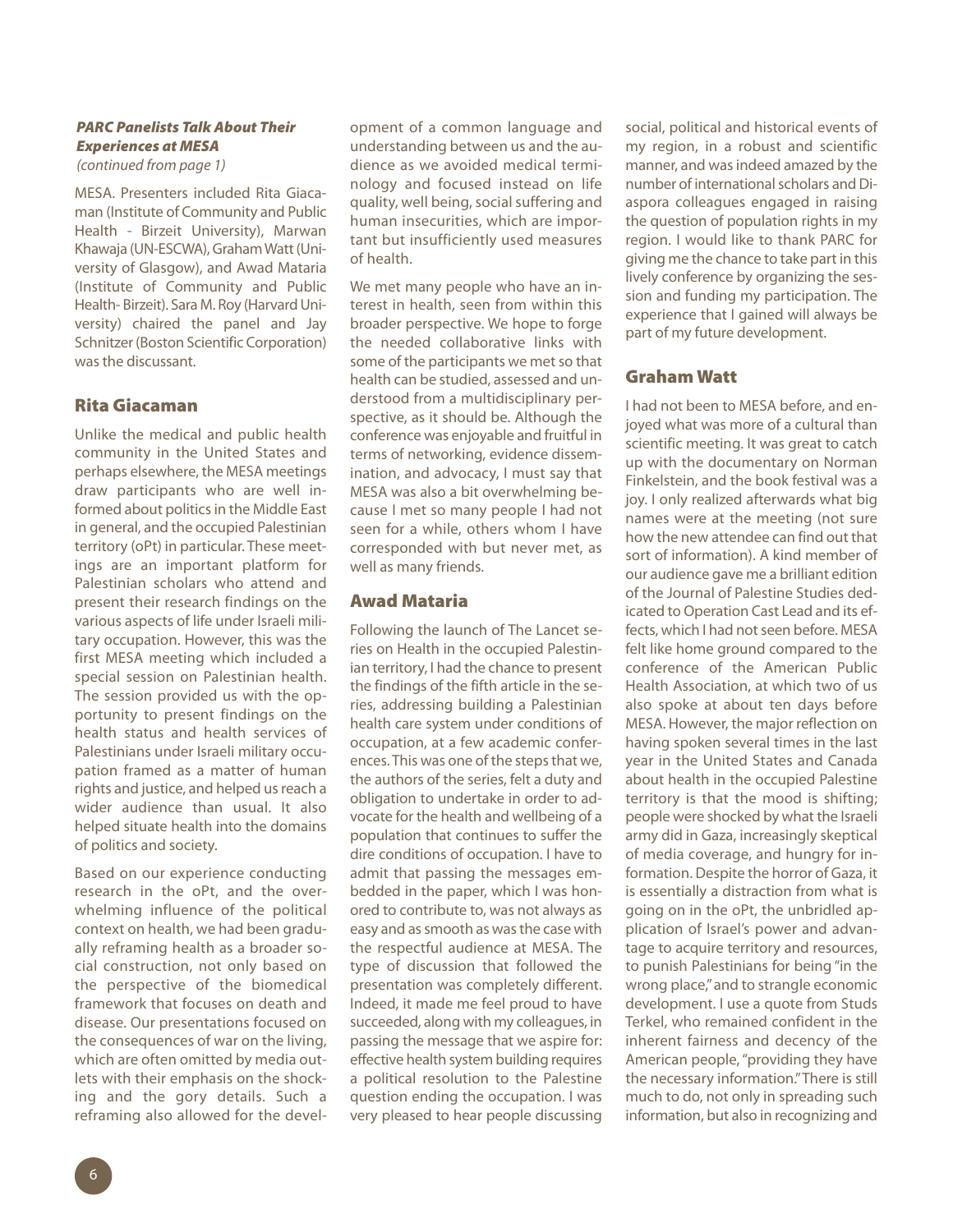supporting the work of Palestinian academics in the health sector. The recent Lancet series celebrated this important aspect of Palestinian civil society, confounding the stereotypes portrayed in the media. Normalizing and building on our relationships with Palestinian universities is an important, "steadfast" step in these abnormal times.

### *"60 Years On:A Critical Revisiting of UNRWA for Palestine Refugees"*

Marking 60 years since the creation of the United Nations Relief and Works Agency, this panel was organized by LindaTabar(SOAS) and MeznaQato (Oxford), both former PARC fellows. The panel brought together a group of scholars to dissect critically the complex dynamics that have structured UNRWA and analyze the layered nature of UNRWA's relationship to the Palestinian refugees. Additional presentersincluded Ilana Feldman (GeorgeWashington University), Rochelle Davis (Georgetown University), and Ala Alazzeh (Rice University). Penny Johnson (Birzeit University) chaired the panel and Randa Farah (University of Western Ontario) served as discussant. Among the participants were three PARC alumni fellows, one PARC board member, and a former director of the PARC Palestine office.

### **Mezna Qato** and **Linda Tabar**

Putting this panel together was an important opportunity for us, as younger scholars, to intervene directly in an academic debate and help shift the terms of discussion on UNRWA by creating a space to raise critical questions. Our intervention sought to re-situate UNRWA's location within the overlapping sites of power, and re-examine its status as a bureaucracy tied to a humanitarian aid regime exercising forms of governmentality over refugee lives. It sought to pry open some of the language of"protection" and "camp improvement," and engage the material practices of UNRWA, both within the agency itself, and in relation to the Palestinians it is mandated

to serve. At the same time, our intervention was cognizant of the external pressures and political constraints UNRWA faces, as well as its strong role as an agency *for* Palestine refugees, and as an address for their struggle to assert their sovereign rights

PARC's support is invaluable. PARC not only sponsored our panel, but more importantly, with its endorsement of our independent initiative, expressed its support for a rise of new critical and politically engaged scholarship by young Palestinian scholars. It empowered us to seek and carve out a more dynamic and cohesive kind of work on UNRWA—one that seeks not only to study it as a humanitarian agency, but as part of the lived experience of Palestinians.

PARC's sponsorship undoubtedly raised the profile of our panel at MESA. Our session on UNRWA was extremely wellattended and the audience reached maximum capacity.The lively discussion that followed, and the critical dialogue with UNRWA officials who attended our session, proved to be a challenging exercise that ultimately confirmed the interest in our topic and the questions and themes we have raised.

Organizing this panel also provided us with a unique opportunity to collaborate with senior scholars in our field. In addition to our fellow panelists, each of whom continues to make important interventions on UNRWA, the opportunity to work with Randa Farah and Penny Johnson was particularly rewarding. Beyond their own expansive work on UNRWA and Palestine, each has since acted as mentoring support: challenging our thinking and premises and opening up spaces for further work and collaboration.

In the coming year, we hope to develop and expand a network of collaboration on UNRWA, one that will further engage multiple levels of scholars, organizers, agents, leaders, and policy-makers. In this way, we hope to create spaces for serious, critical, and independent engagement of the practices and policies that have come to define the Palestinian experience with this most central of institutions.

### **Ala Alazzeh**

This was my first participation in a MESA conference. The importance of the UNRWA panel made such participation fruitful and challenging. Indeed the panel was a rare space for the possible impact of academic knowledge on policies that might positively affect hundreds of thousands of Palestinians.The presence of distinguished scholars created a productive environment of intellectual exchange for me. Randa Farah's presence was particularly rewarding for me because of her great support for young scholars and her joyful spirit. My overall experience at MESA was very important because of the opportunity to meet established scholars in the field of Middle East studies and to learn about the latest research projects and interests in the field.

*Don 't missPARC' sdouble-panel at MESA2010, "PerspectivesonIslam andPolitics inPalestine " onFriday, November19at2:00pm and4:30pm.*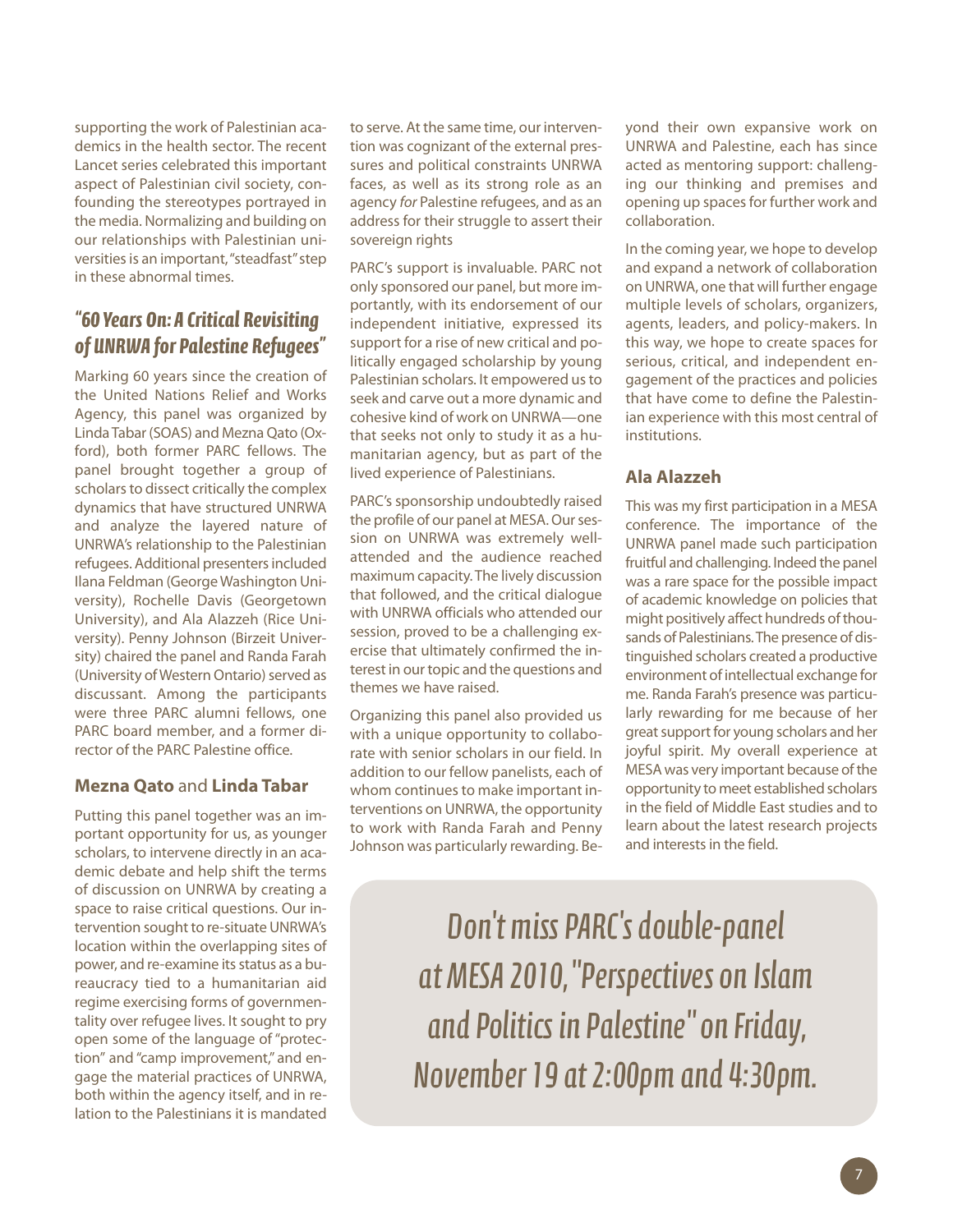# *2009-2010 FELLOWSHIPS*



### *TAISEER KHATIB*

**Tradition, Minority, and State: Negotiating Druze Identity in Israel**

Taiseer Khatib's work seeks to elucidate issues of Druze identity within the context of the Arab-Israeli conflict. Khatib will focus on the process of Druze identity construction and negotiation, particularly in relation to the "Other." The "Other" comprisesthe Jewish majority and Arab minority with whom the Druze coexist, in addition to the Israeli state and the increasingly evident incongruities in that relationship. Khatib's research also aims to shed light on Druze self-perception within the context of community conflicts such as generational rifts, the place and perception of women, and internal political disputes. In addressing these issues of Druze identity in Israel from a critical ethnographic perspective, Khatib will be addressing questions hitherto studied only cursorily.

To achieve the aims of his research, Khatib will pursue several methods of information gathering. He intends to conduct a thorough analysis of relevant social transcripts that include accounts of service in the Israeli army, communal discourses regarding this service, and daily rituals of interaction with the Jewish majority and the Palestinian minority. Additionally, he will undertake participant observation to interrogate the social interaction and daily life experiences of Druze community members. Furthermore, Khatib will interview Druze women, soldiers, politicians, religious figures, students, and local activists. Finally, he will analyze the official documents of various government ministries, state archives, schoolbooks, texts of Druze Heritage, newspapers, and other relevant sources.

The significance of Khatib's research is amplified by several recent developments that have complicated the experience of the Druze community in Israel. The Israeli Supreme Court recently banned Druze sheikhs and public figures from visiting the community's holy places and their relatives in Syria and Lebanon. Israel also has plans to confiscate thousands of dunams of land from the villages of Isyfia and Daliyat al-Karmel in Mount Carmel. In addition, an October 2007 clash between Druze inhabitants and Israeli police forces in the Galilee village of Buqei'a has been coined by some observers a'Druze *Intifada.*'

Reacting to these developments, some voices in the Druze community are calling for a reassessment of their relationship to the Jewish state, questioning such practices as their army service. They are also asking about their identity's Arab and Palestinian dimensions. Somewhere between and outside the Arab-Israeli conflict and an Arab/Muslim genealogy, the Druze are struggling to articulate their identity in complex and, perhaps, contradictory ways.

Taiseer Khatib is a PhD candidate in the Department of Sociology and Anthropology at Haifa University in Israel. He may be reached at taiseerk@gmail.com.



## *KHITAMABU HAMAD*

**Determinants of Contraceptive Use and the Impact of Maternal and Child Health Service Utilization on Subsequent Use of Contraceptives in the Gaza Strip**

The current total fertility rate among Palestinians, particularly in the Gaza Strip, is one of the highest in the world, contributing to a population growth rate of 3.35 percent, also one of the highest in the world. This increase in population poses challengesfor developing a sustained economy because the occupied Palestinian territories are already desperately poor, and a continued increase in population poses a serious threat to economic viability. Moreover, continued population growth may make it impossible for the Palestinian National Authority to supply social services, including health services and infrastructure, to this congested population, most of which lives on the edge of poverty.

The Gaza Strip's exceptionally high fertility rate drives Khitam Abu Hamad's research on maternal and child health (MCH) services utilized by Palestinian women in the Gaza Strip. To address the high fertility rate, the Palestinian Ministry of Health, the United Nations Relief and Works Agency for Palestine Refugees, and some non-governmental organizations offer maternal and child health services and family planning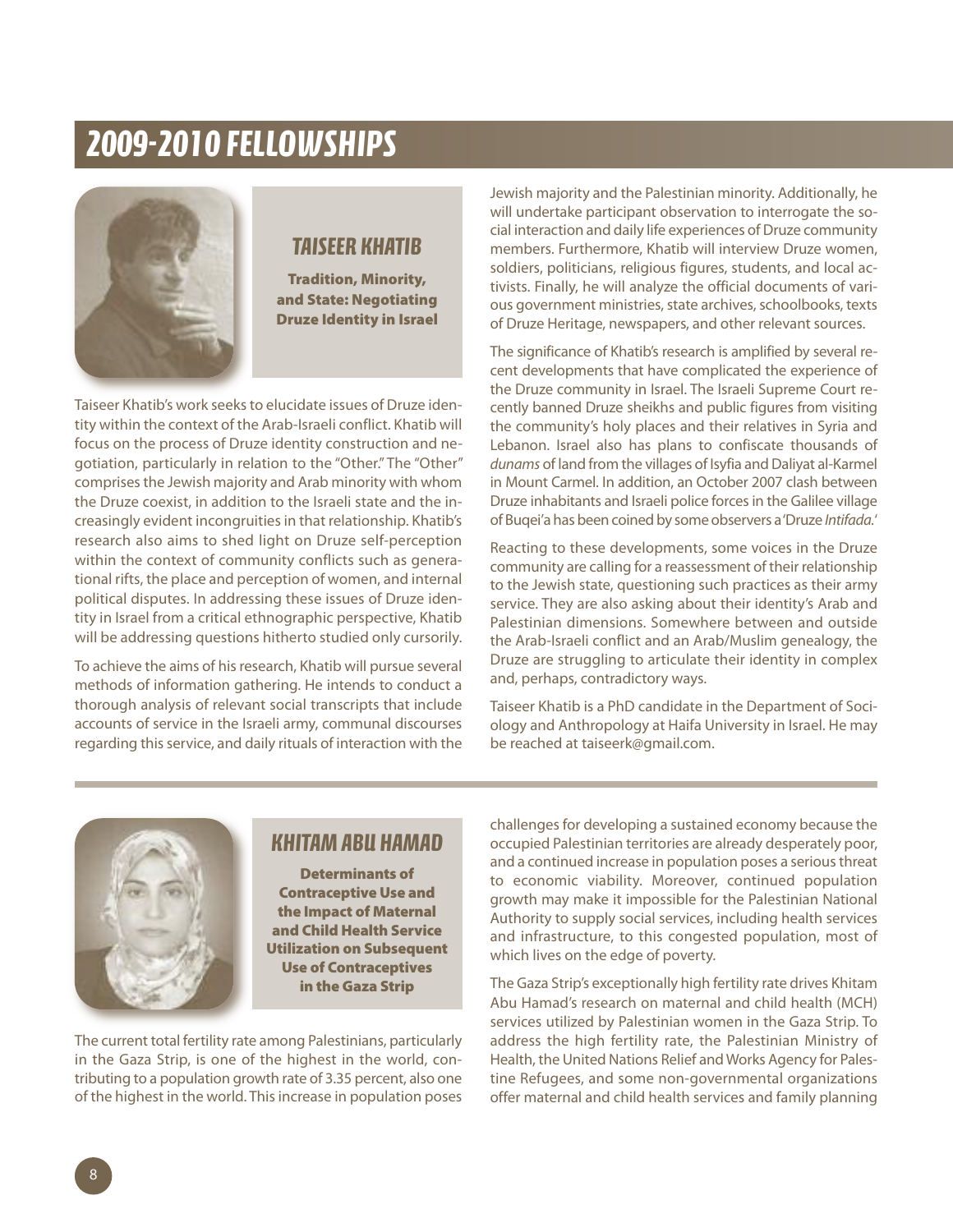services free of charge. However, the utilization of family planning services is far below that of other maternal and child services such as antenatal care and child immunization.

Previous research reveals that utilization of health services varies systematically among individuals and communities based on their availability, perceived quality, cost, and other socio-cultural factors. Abu Hamad will use Anderson and Newman's(2005) behavioral model of health services utilization to identify the main determinants of family planning services and contraceptive use in the Gaza strip. Additionally, her research aims to assess the impact of the intensity of maternal and child health services utilization on the subsequent utilization of family planning services.

Abu Hamad's study is a qualitative/quantitative mixed method study that involves both primary data collection and secondary data analysis. Primary data will be collected through focus groups with current contraceptive users and non-users age 15-49 who have at least one child under the age of five. Open coding content categorization and analysis will be used to analyze the focus group data. The quantitative study will analyze the first wave of the Palestinian Family

Health Survey 2006, particularly the Multiple Indicators Cluster Survey dataset (MICS), for which data was collected from 6,182 households (2,172 households from the Gaza Strip and 4,010 from the West Bank). According to the survey, 1,138 of the survey's female respondents from Gaza had at least one child less than five years of age. Abu Hamad will use logistic regression analysis and two stage least squares regression analysis to analyze the survey data.

This study will provide a better understanding of fertility behavior and the determinants of contraceptive use among women in the Gaza Strip. Therefore, depending on the study results, Abu Hamad will propose policy interventions that may help in overcoming the problem of the high total fertility rate. One such policy intervention may be to integrate family planning services with other MCH services such as antenatal care or early childhood immunization.

Khitam Abu Hamad is a doctoral candidate at the Heller School for Social Policy and Management at Brandeis University. She may be reached at khamad@brandeis.edu or khitam\_hamad@yahoo.com.

## *SUHA HINDIYEH*

**Relations of Power in Palestinian Non-governmental Organizations**

The proliferation of non-governmental organizations (NGOs) in the West Bank, forming what has come to be called'civil society,' is one manifestation of contemporary changes in the international arena reflecting neoliberal ideas that also include the expansion of market economies and global structural adjustment policies. In the course of their work, these NGOs in Palestine have borne relations of power both among themselves and between funders and local communities. Suha Hindiyeh's work seeks to elucidate these power relations.

An important characteristic of the NGO experience is a dependence on external funding to maintain projects as well as status in the community. The latter is acquired through symbolic power, comprising cultural and economic capital. The base for this capital may reflect a space in which members of a group or class, who are products of similar objective conditions, share the same practices when offering their support. What determines the composition of this stratum/class? In examining NGOs as discursive fields, Hindiyeh will apply Foucault's concept of ubiquitous power relations to examine the negative reflection of these organizations on the community.

Hindiyeh's research will consist of in-depth interviews with 30 to 40 NGO directors and staffers in major cities in the West Bank (namely Ramallah, Nablus, and Hebron). Additionally, Hindiyeh will conduct interviews with staff members from five to ten international NGOs that have local offices in the West Bank. She will compliment the interviews with analysis of various documents produced by these NGOs, such as reports, research, etc.

Hindiyeh's work strives to fill a gap in academic sociological literature by contributing an understanding of how relations of power develop in the NGOs of a society under occupation. Such research can be useful in formulating policies that may transcend the negative impacts of such power relations on the community in question.

Suha Hindiyeh is an Assistant Professor at Birzeit University. She may be reached at shindiye@birzeit.edu.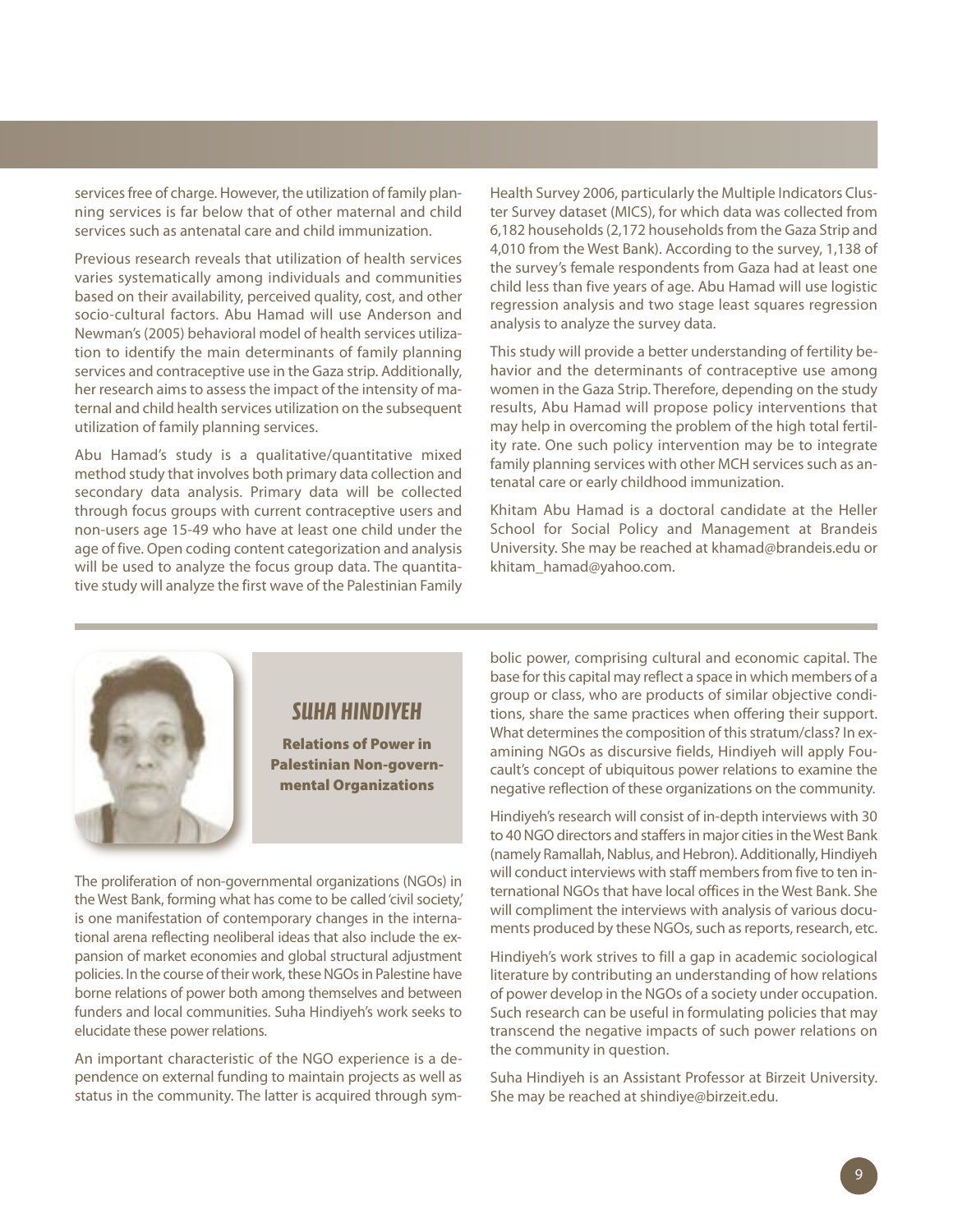# *2009-2010 FELLOWSHIPS*



## *KAREEMRABIE*

**An Occupied Economy: Development, Privatization, and Statelessness in the West Bank**

Kareem Rabie's research analyzes the economic development of the Palestinian private sector. Foreign donors have been flooding the West Bank with billions of dollars, seeking to encourage the development of the private sector with the goal of establishing a foundation for liberal governance. Rabie investigates West Bank entrepreneurs as they are constituted as local and global subjects under occupation and through their relationship to development aid.

Ethnographic research among Palestinian recipients of donor aid and those entrepreneurs who are not recipients of such aid will allow Rabie to explore and measure the impact of funding on the trajectory of the economy, and in particular on the relationships between the state-like apparatus and non-governmental organizations (NGOs). Through an examination of development materials and interviews with aid workers, Rabie's research will also show the extent to which visions of the economic and political development of the West Bank overlap and contradict.

Ultimately, Rabie will supplement social scientific literature on the state and on Palestine in the contemporary era by asking these questions: What does it mean for international developers to seek to build a state-like apparatus through the private sector? What does this strategy signify for Palestinians and their economic and political development? What kind of development is possible in the absence of a state? And, what does it mean to develop an occupied economy? The project will demonstrate the ways in which international development and global economic processes actively shape the conditions of daily life for entrepreneurs. Those same entrepreneurs in turn shape the conditions for economic development, the possibilities for the West Bank's integration into the global economy, and the types of politics and governance possible for Palestine.

The project seeks to understand the relationships that individual Palestinians have with Israel, Palestinian state-like political institutions, and NGOs. Understanding these relationships requires an inquiry into the broader forces that influence and shape them. Consequently, this project is not about Palestinians as subjects to monolithic outside actors, but rather about the relationship of individual Palestinian entrepreneurs to global, national, and local political and economic circumstances. This combination of theoretical and methodological approaches will provide new material for discussing global development in the Palestinian-Israeli context.

Kareem Rabie is a doctoral candidate in the Department of Anthropology at the City University of New York Graduate Center. He may be reached at krabie@gc.cuny.edu.



## *LORI A.ALLEN*

**Victims of Politics: Human Rights and Palestinian Nationalism**

Human rights discourse infuses the ways in which Palestinians from all walks of life speak and relate to foreigners and to each other. The human rights system informs how Palestinians see themselves, how they create solidarities internationally, and how they provide national pedagogy at home. For her book, entitled *The Rise and Fall ofHuman Rights: The Production of Cynicism in the Occupied Palestinian Territories*, Lori Allen will be conducting ethnographic fieldwork in the West Bank that focuses on the Palestinian Independent Commission for Human Rights and other human rights NGOs. She will provide an historical account that explores the social, political, and economic work of human rights in the occupied Palestinian territories over the last 30 years. Allen will examine the role of human rights in protesting Israeli occupation, in producing modes of governance in both the West Bank and Gaza, and in shaping political subjects. Her study seeks to analyze a variety of rights practices, including "evidence"-gathering and reportage, visual culture and representational battles, and human rights educational activities She will also investigate the ways in which the legacy of human rights practices that were developed to fight the Israeli occupation have become implicated in contemporary Palestinian political bat-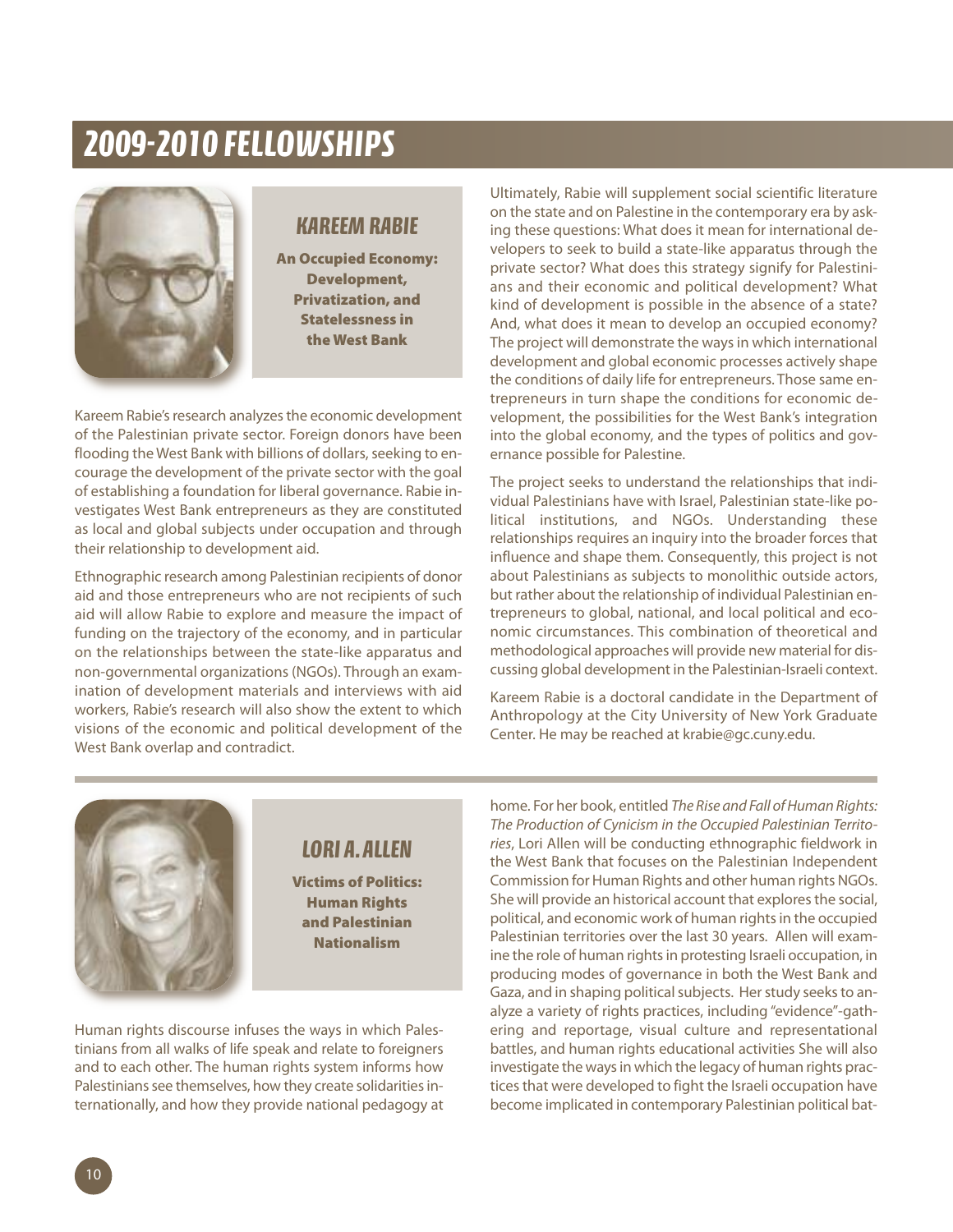tles. She will look at Palestinians'own critiques of the human rights industry to determine if they have left open a space in which they produce their own meanings and political projects that are not dictated by "imperialism" or "neo-liberalism," as scholarly arguments about human rights might argue.

Allen's central insight is that a dialectical interaction operates between, on the one hand, the role of human rights in political claims and their framings for international interlocutors, and on the other, the role of human rights in Palestinian state creation and the formation of local governance and political subjectivity. Allen will examine how the whirlwind of rights activity occurring in the occupied Palestinian territories at once reaffirms human rights law and the international community as sources of authority and arbiters of justice, and at the same time reduces the credibility of aspirants to state

power and of human rights notions and civil society itself. The theoretical contribution of this derives from the observation that the increased importance of human rights has had profoundly paradoxical results for Palestinians and for the conflict more generally. The malleability of human rights is the ironic result of its success as a transnational language and set of practices. By calling attention to this irony, Allen looks to develop an anthropological theory of cynicism that draws on but moves beyond concepts of ideology in an attempt to capture analytically people's reactions to social systems and social relations felt to be out of kilter.

Lori A. Allen is an anthropologist and lecturer in Contemporary Middle Eastern Society and Politics at the University of Cambridge, Department of Middle Eastern Studies. She may be reached at laa29@cam.ac.uk.



### *WASIMAL-HABIL*

**Establishing Local Governments with Indigenous Roots: Palestine's Future Unifying Centuries of Occupation and Diaspora**

Wasim Al-Habil proposes to explain the inability of governing institutions to deliver needed services in the West Bank and the Gaza Strip, and how this trend has contributed to conflict, despair, and a lack of development in Palestine. A unique history capped by more than forty years of ongoing military occupation has led to internal political divisions and significant levels of violence in Palestinian society. At this point, and even in the absence of protracted conflict, the public sector would be hard pressed to gain the support and faith of residents. For local government to restore the confidence of people in the West Bank and Gaza, the effects of centuries of civilian and military rule of conquering empires and states on the formation of non-indigenous institutions must be assessed.

The administrative systems in the West Bank and Gaza are the products and remnants of policies developed by the Ottoman Empire, Great Britain, Jordan, Egypt, and Israel. Each regime grafted new layers onto institutions established by prior occupiers, interfering with any process of local maturation. Sufficient attention needs to be paid to the creation of indigenous institutions for Palestinians; the challenge of building confidence in public institutions that can deliver needed services for social and economic development is critical.

Al-Habil's research will summarize the impact of various occupations on the structure of local governance in the West Bank and Gaza. He will follow this assessment with a consideration of the participation of expatriates and their influence on governance systems. Historical records will supplement a survey of Palestinian business and community leaders to provide data for research. His work will conclude by presenting recommendations to develop local governments anchored in local culture, capable of delivering public services, and subsequently inspiring public confidence.

Al-Habil's recommendations will be presented outside the context of a 'two-state solution'or other plans for peace between Israel and the Palestinians. Resolution of the internal civil conflict within Palestine will not be addressed. However, looking beyond these critical political conflicts does not render them irrelevant to the research. Al-Habil recognizes that competing political actors, Israeli and Palestinian, can benefit from deficient confidence in local Palestinian institutions, political instability, and economic decline. Students and professional public administrators, however, have different responsibilities and agendas. Both Israelis and Palestinians, irrespective of political allegiances, have a shared interest in governments that are trusted by their constituents to deliver public services. Viable local institutions are needed to serve the four million Palestinian residents of the West Bank and Gaza. To do so, they must also earn the confidence of these residents.

Wasim Al-Habil is a lecturer and researcher at the Islamic University in Gaza. He may be reached at al\_habil\_wasim@hotmail.com.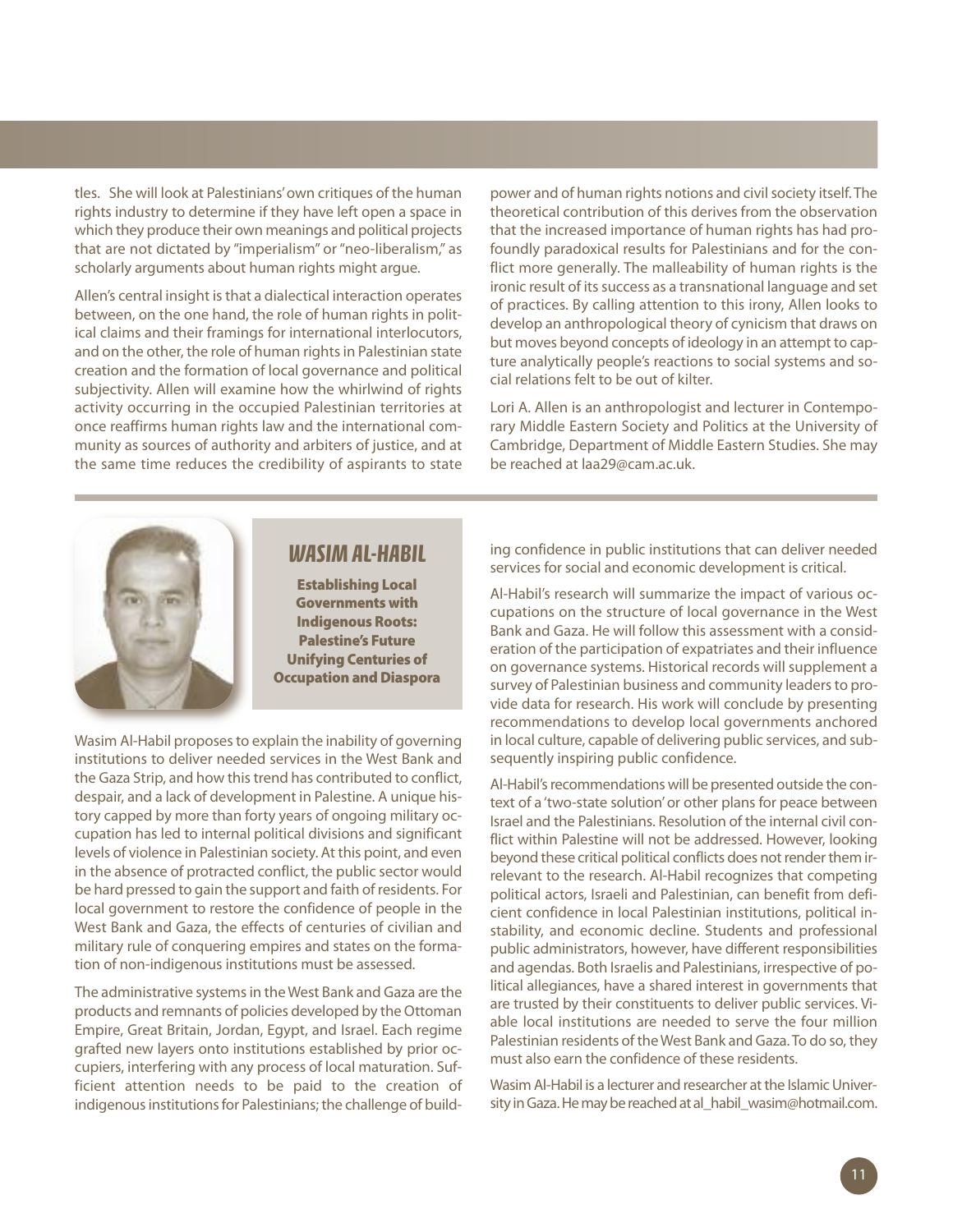# *ALUMNI IN THE NEWS*

#### **Wasim Al-Habil (2010) Establishing Local Governments with Indigenous Roots: Palestine's Future Unifying Centuries of Occupation and Diaspora**

*Assistant Professor in the College of Commerce at the Islamic University in Gaza* - al\_habil\_wasim@hotmail.com

Wasim Al-Habil co-authored an article based on his dissertation and PARC-funded research with his supervisor Professor Mark Rosentraub, entitled "Indigenous Local Governments for Palestine: A Roadmap for Replacing Imposed Institutions to Build Stability and Confidence,"in the *International Journal of PublicAdministration* in March 2010. Al-Habil's dissertation was published in July 2009, entitled*Occupations and the LocalGovernmentsfor a Palestinian State.*

#### **Isis Nusair (2009) Gendered Politics of Location of Four Generations of Palestinian Women in Israel, 1948-2008**

*Assistant Professor of International Studies and Women's Studies at Denison University -* nusairi@denison.edu

Isis Nusair's upcoming book, co-edited with Rhoda Kanaaneh and entitled *Displaced at Home: Ethnicity and Gender among Palestiniansin Israel*, will be published by SUNY Pressthis year. The idea for the book emerged from the PARC-sponsored double-session panel at MESA 2006. PARC also sponsored a workshop with Columbia University in the summer of 2007 that brought all the contributors together to read and comment on each other's work.

#### **Julie Norman (2008) Beyond the** *Battikh***: Youth Participation in Nonviolent Activism in Palestine**

*Professor in the Department of Political Science at Concordia University -* jnorman@alcor.concordia.ca

Julie Norman's book, *The Second Palestinian Intifada: Civil Resistance,* was published by Routledge in May 2010.

#### **Tayser Abu Mourad (2007) Demand for Primary Health Care in the Gaza-Strip - Palestine**

*Director of Health Information, Department in the Ministry of Health, Gaza Strip, Palestine and Assistant Professor of Public Health -* tayserm@hotmail.com

Tayser Abu Mourad recently published an article entitled"Self-Reported Health Complaints in a Primary Care Population Living under Stressful Conditions in the Gaza Strip, Palestine"in the journal *Medicine, Conflict, and Survival* (vol.26, no.1, 2010).

#### **Karam Dana (2007) Letters of Palestinian Elite, 1920s-1930s**

*Post-Doctoral Fellow in the Center for Middle Eastern Studies at Harvard University -* karam@u.washington.edu

Karam Dana received the American Political Science Association's'Best Paper Award'for 2008 for his"Is Islam Compatible with the West? Muslim Political Participation in the West,"coauthored with Matt Barreto. Dana has recently accepted a position in the Department of History at Tufts University.

#### **Osamah F. Khalil (2007) At the Crossroads of Empire: The Origins of U.S. Foreign Policy toward the Arab-Israeli Conflict, 1946-1967**

*PhD Candidate in U.S. and Middle East History at the University of California, Berkeley -* okhalil@berkeley.edu

Osamah Khalil is a co-founder and one of the network managers of Al-Shabaka, The Palestinian Policy Network. Al-Shabaka is a non-profit think tank, "without borders or walls," founded to educate and foster public debate on Palestinian human rights and self-determination within the framework of international law. For more information, see www.al-shabaka.org.

#### **Rebecca L. Stein (2007) Dis/possessions: The Social Life of Palestinian Subjects**

*Assistant Professor of Cultural Anthropology and Women's Studies at Duke University* - rlstein@duke.edu

Rebecca Stein published an article entitled "Traveling Zion: Hiking and Settler-Nationalism in pre-1948 Palestine" in *Interventions: International Journal of Postcolonial Studies* in 2009. She also has an article entitled"Explosive: Scenes from Israel's Queer Occupation" in *GLQ: Gay Lesbian Quarterly* (vol.16, no.4, 2010).

#### **Amer M. El-Hamouz (2006) Usage of Stone Cutting Waste in Producing Chemical Construction Products**

*Associate Professor in the Department of Chemical Engineering at An-Najah National University -* elhamouz@yahoo.com

Amer El-Hamouz, in co-authorship with Shadi Sawalha, published an article entitled "Improvements of the Tensile Properties of Recycled High Density Polyethylene (HDPE) by the Use of Carbonized Olive Solid Waste," in the journal *Polymer-Plastics Technology and Engineering* in March 2010. The research behind this paper began with El-Hamouz's PARC fellowship.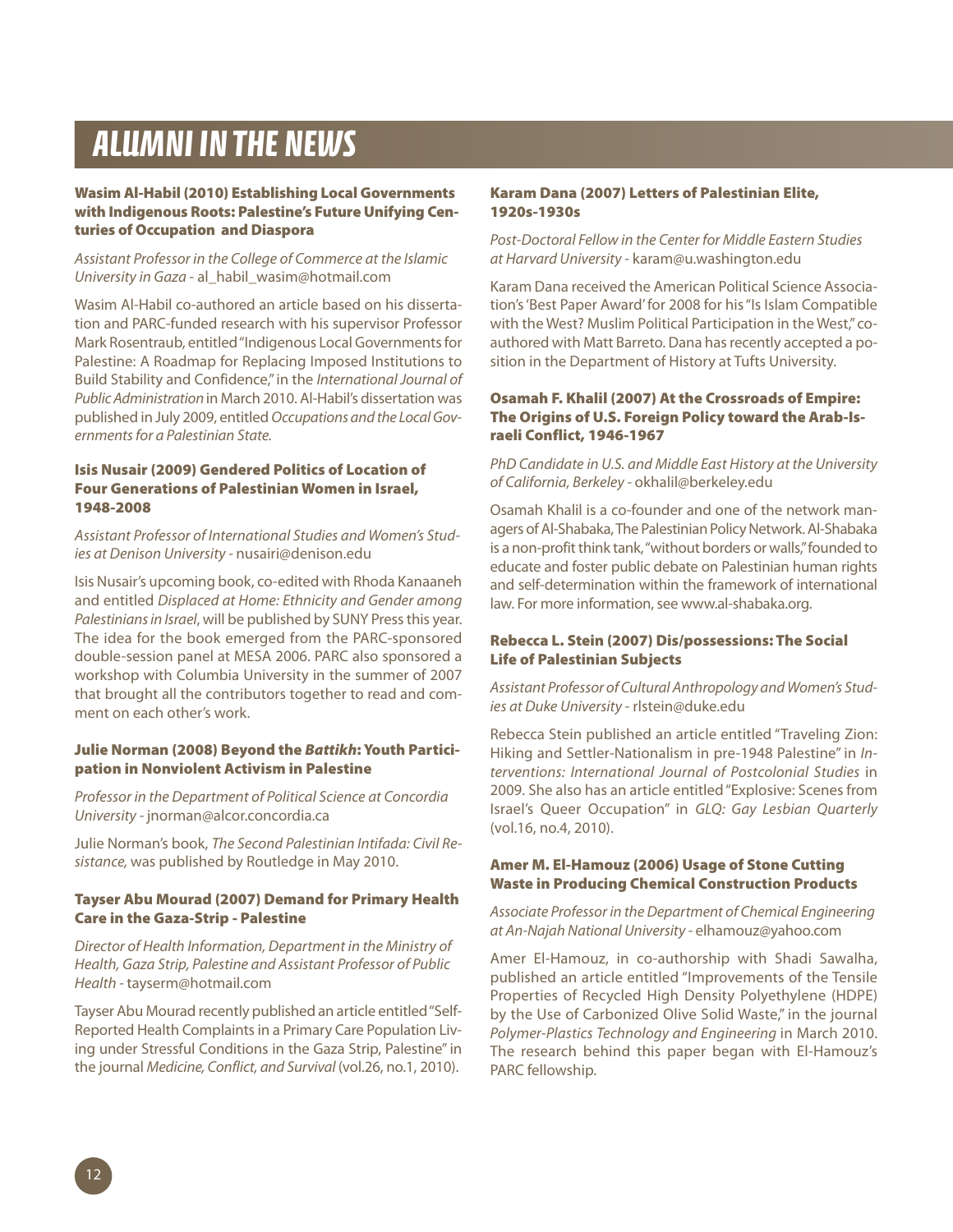#### **Falestin Naili (2006) Memory and Oblivion in Artas: An Element of the Rural History of Palestine**

*Associate Researcher at the Laboratoire de Recherche Historique Rhone-Alpesin Lyon, France and Adjunct Faculty at the University Rupercht Karl in Heidelberg, Germany*  ifnaili@yahoo.fr

Falestin Naili's article "Memories of Home and Stories of Displacement: The Women of Artas and the 'Peasant Past'" was published in the *Journal of Palestine Studies*(v.38, no.4, 2009) last summer. Earlier this year, she published «Les déplacés de 1967: des réfugiés en devenir ?» in A. Signoles/ J. Al Husseini (dir.), *Entre Etat-nation et Diaspora : Les Palestiniens face à l'incertitude*, Paris : IISMM/ Karthala, February 2010.

#### **Anthony Wanis-St. John (2006) Back-Channel Negotiations in the Palestinian-Israeli Peace Process**

### *Assistant Professor in the School of International Service at American University -* wanis@american.edu

Anthony Wanis-St. John's has been working on a project regarding civil society roles in peace processes. His initial research was published in a journal that he guest edited, *International Negotiation* (v.13, no.1, 2008), in an article entitled "Peace Processes, Secret Negotiations and Civil Society."His upcoming book, *Back Channel Negotiation: Secrecy in Middle East Peacemaking,*will be published in September 2010 by Syracuse University Press. In December 2009,Wanis-St.John traveled to Chad on behalf of the United States Institute of Peace to conduct unity consultations with Darfur's rebel movements.

### **Susan Greene (2005)Violence, Trauma, Resilience and Creativity in Occupied Palestine**

*Independent Scholar and Visiting Faculty at the San Francisco Art Institute -*susangreene@mindspring.com

Susan Greene contributed a chapter,"Up Against the Wall,"to the forthcoming *Shifting Sands: Jewish Women Confront the Israeli Occupation,* published in the spring of 2010.

#### **Maia G. Hallward (2005) Building Space for Peace: Identity and Discourse in Israel/Palestine**

*Assistant Professor in the Department of Political Science and International Affairs at Kennesaw State University*  mhallwar@kennesaw.edu

Maia Hallward published an article on nonviolent activism in Bil'in entitled"Creative Responses to Separation,"in the *Journal of Peace Research* in July 2009. In addition, based upon research she conducted as a PARC Fellow in 2004-05 on Israeli and Palestinian activist groups, Hallward published an article entitled"Building Space for Peace? Israeli and Palestinian Activism in the Second Intifada,"in *Global Change, Peace and Security* in October 2009. Hallward and former PARC Fellow Julie Norman were both on a panel discussing Palestinian nonviolent activism in the Second Intifada at the 2010 conference of the International Studies Association.

#### **Yael Warshel (2005) Childhood Constructions of the Palestinian National Identity**

*Assistant Professor in the International Communication Program and Associate Faculty ofthe International Peace and Conflict Resolution Program in the School of International Service at American University* - ywarshel@yahoo.com

Yael Warshel published a piece on Palestinian children's TV viewing practices entitled "Broadening the Discourse about Martyrdom Television Programming,"in *Arab Media and Society* in the spring of 2009. Warshel also contributed a chapter on peace education practices in the Israeli-Palestinian con*continued on page 14*

# **PARC ALUMNI FELLOWS**

Please respond to the E-mail sent to all fellows to help us build our Web site with information on all PARC alumni. If you do not receive an E-mail, please let us know by contacting us at us.parc@gmail.com.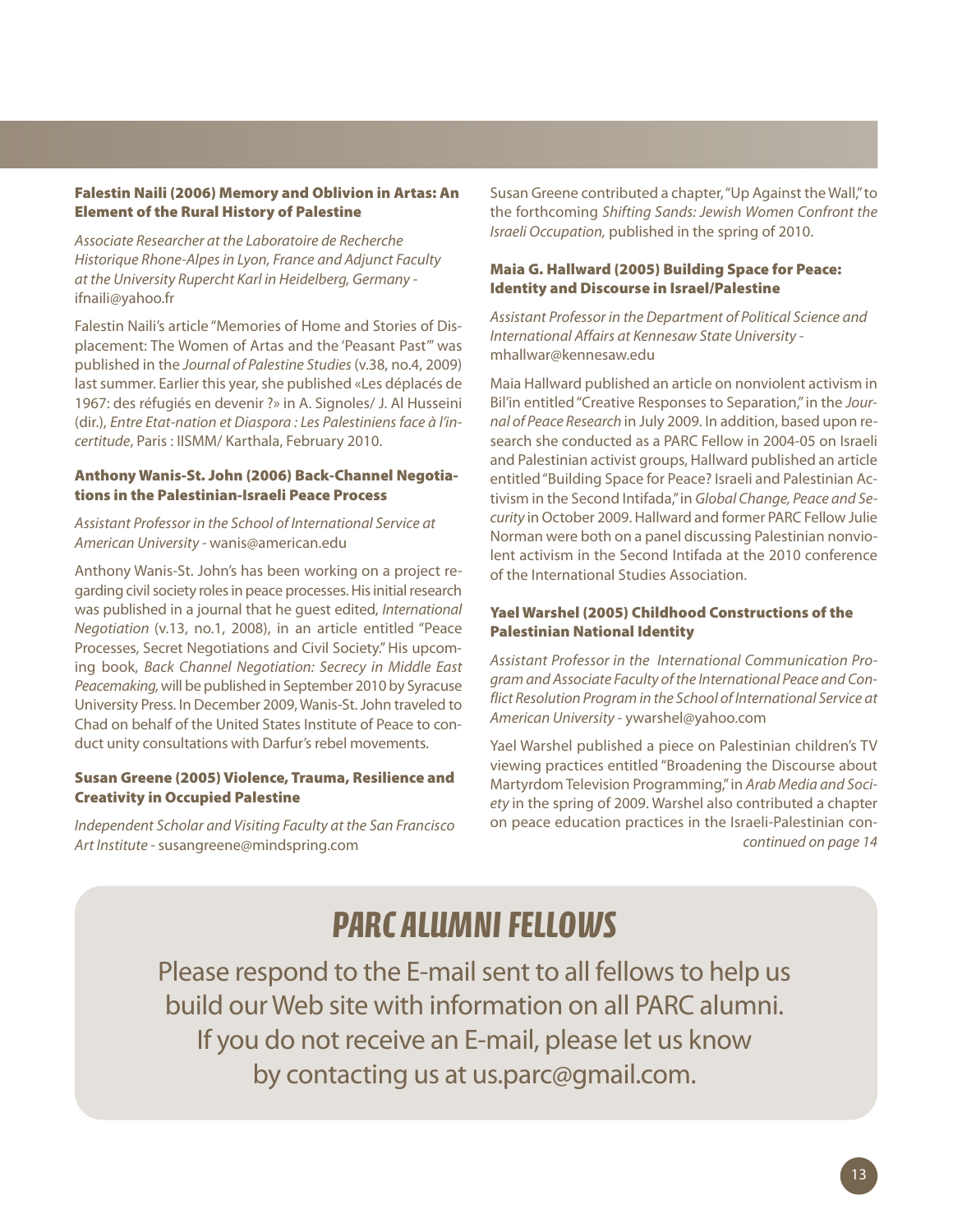#### *Alumni in the News*

#### *(continued from page 13)*

flict entitled "The Contributions of Communication and Media Studiesto Peace Education,"to the *Handbook on Peace Education,* edited by E. Cairns and G. Salamon, published by Psychology Press, 2010.

#### **Morag Kersel (2004) Selling the Past: Global Strategies for Cultural Property Protection**

Morag Kersel recently accepted a position as Assistant Professor in the Anthropology Department at DePaul University. - morag.kersel@utoronto.ca

#### **Basem Lufti Ra'ad (2004) Palestinian Subaltern Heritage: Ancient and Modern**

#### *Professor at Al-QudsUniversity in Jerusalem -*braad@gmail.com

Basem Ra'ad's new book, *Hidden Histories: Palestine and the EastMediterranean,* has been published by Pluto Pressin London, and will be available from Palgrave Macmillan in the U.S. and Fernwood in Canada, as well as elsewhere. The book addresses various understandings of the past and its present operation in such matters as religion, sacred places, place names, cultures, identities, and heritage. Its eleven chapters aim to reply to common claims and misunderstandings, to emphasize continuities, and to decolonize minds.

#### **Awad Halabi (2002) Transformation of the Prophet Moses Festival and Shrine at Jericho: From Local Worship to Nationalist Identity**

#### *Assistant Professor in the Departments of History and Religion at Wright State University -* awad.halabi@wright.edu

Awad Halabi hosted"Direct Access to the Muslim World"Fulbright Visiting Specialist Dr. Musa Shtewi from the Department of Sociology at the University of Jordan, for a one-month visit to Wright State University in January 2010 to discuss issues of gender relations in the Middle East, Islamic political movements, and democracy.

In 2009, Halabi's article, entitled"Symbols of Hegemony and Resistance: Banners and Flags in British-ruled Palestine,"was published in *Jerusalem Quarterly* (vol.36, Winter 2009). Also in 2009, Halabi's chapter"Islamic Ritual and Palestinian Nationalism: al-Hajj Amin and the Prophet Moses Festival in Jerusalem, 1921-1936," was published in *Jerusalem Interrupted: Colonial Transformation, 1917-Present,* edited by Lena Jayussi (Olive Branch Press, 2009).

#### **Daniel B. Monterescu (2001) Jewish-Arab Relations, Urban Space, and the State in Palestinian-Israeli MixedTowns**

*Assistant professor in the Department of Sociology and Anthropology at Central European University, and a Marie Curie Fellow at the European University Institute*  monterescud@ceu.hu

Daniel Monterescu, one of PARC's original Fellows, published an article entitled"The Bridled Bride of Palestine: Orientalism, Zionism, and the Troubled Urban Imagination," in *Identities: Global Studies in Culture and Power* (vol.16, no. 6) in November 2009.

#### **Hamdan Taha Getty Research Exchange Fellow**

*Assistant Deputy Minister, Department of Antiquities and Cultural Heritage in the Ministry of Tourism and Antiquitiesin Palestine -* htaha99@yahoo.com

Hamdan Taha has a chapter entitled"Some Aspects of Sugar Production in Jericho, Jordan Valley," in A Timeless Vale: Arche*ological and Related Essays on the Jordan Valley in honour of Gerritt van der Kooij on the occasion of his sixty-fifth birthday,* edited by Eva Kaptijn and Lucan Petit (Leiden University Press, 2009). This chapter represents the preliminary results of Taha's research supported by the CAORC Getty Research Exchange fellowship program. In 2009, Taha also edited "Inventory of Cultural and Natural Heritage Sites of Potential Outstanding Universal Value in Palestine," with the Department of Antiquities and Cultural Heritage, and Al-Nasher Advertising Agency in Ramallah. He also has a chapter entitled " Einfuerung: Die Verwaltung der Archaelogischen Ressourcen in Palaestina," in *Gaza Bruecke zwischen Kulturen 6000 Jahre Geschichte* edited by Mamoun Fansa and Karen Ayadin, 2010.

In addition to these publications, Dr. Taha will be co-directing a three-year project for reassessment, management and site development at Tell Balata, to be carried out on behalf of the Palestinian Department of Antiquities and the University of Leiden in cooperation with UNESCO in Ramallah.

*Visit PARC at http://parc-us-pal.org for up-to-dateinformation on fellowships,current activities,and resources on Palestine.*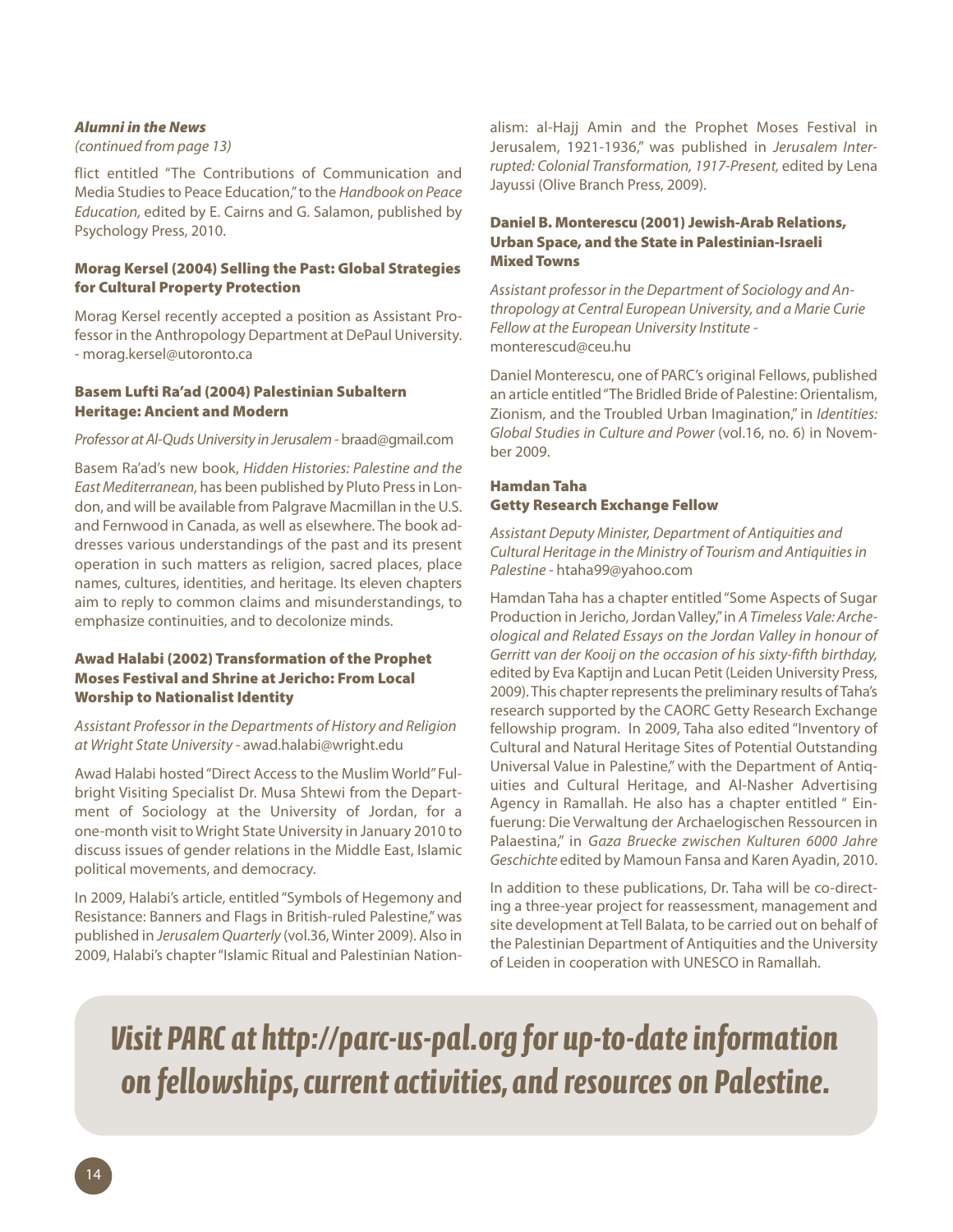# *MESA HonorsCAORC Director*

As most of you may know, PARC's parent organization is the Council of American Overseas Research Centers(CAORC), which consists of 23 American overseas research centers around the world. PARC is pleased to announce that CAORC's Executive Director, Dr. Mary Ellen Lane, wasthe recipient of the 2009 Jere L. Bacharach Service Award conferred at the Middle East Studies Association's annual meeting in



Boston in November 2009. In making the award, MESA cited Dr. Lane's consistent determination to support and create opportunities for advanced scholarly research and area studies around the world - especially in the Middle East.

PARC owes an enormous debt of gratitude to Dr. Lane as the force behind PARC's founding in 1998. As Dr. Philip Mattar, former President of PARC's Board, noted, Dr. Lane's assistance was essential to PARC's creation:"In spring 1997, she organized a meeting to help organize PARC, write its mission statement—to promote Palestinian studies and cooperation

among scholars, among other things—and write its by-laws. Subsequently she helped PARC get on its feet and continues to help in its development. Since 2000, PARC has given an average of a dozen fellowships to Palestinian, American, and other scholars each year. PARC would not be in the position it is today were it not for Dr. Lane's crucial leadership."

Since 1986, when Dr. Lane joined CAORC as Executive Director, she has helped CAORC's member centers work together on cooperative projects, obtain support for new projects, and secure stable annual operational funding. One of Dr. Lane's most important accomplishments has been helping the centers expand their reach beyond supporting Americans conducting overseas research to be of greater direct benefit to local scholars and to involve host-country universities and organizations. In the Middle East, Dr. Lane worked with American and host-country scholars and officials to establish and make viable several new American overseas research centers in addition to PARC: the American Academic Research Institute in Iraq, and the American Institute for Afghanistan Studies, as well as to help the American Institute of Maghrib Studies expand into Algeria.

(Excerpted from the CAORC Web site: http://www.caorc.org.)

# *Third Gerner Award Conferred at Al-Azhar University*

Ashraf Ahmed Dahalan, a Middle East Studies master's student, was selected by his university to receive the Gerner Award for 2010. Mr. Dahalan is an honors student at Al-Azhar University in Gaza, with an average above 93%. He received his bachelor's degree in political science from An-Najah University in 1996 and recently finished his master's degree coursework at Al-Azhar. He is now in the



process of selecting the topic of his thesis. Faculty members at Al-Azhar have remarked that Mr. Dahalan is open-minded, considerate, and a skillful researcher.

This annual award is in memory of PARC board member Deborah J."Misty"Gerner who passed away in 2006. Misty spent more than 25 years studying, teaching, visiting and living in the Middle East and specialized in the Arab-Israeli conflict and Palestinian affairs. This is the third Gerner Award to be conferred; the first award was conferred at Birzeit University and the second at An-Najah University. All recipients have been deeply grateful and proud to receive this honor.

# *Please donate books and resources to PARC' s Ramallah Library*

Your resources may be useful to Palestinian researchers. Consider donating them to the new PARC library in Ramallah. For more information, please contact PARC at parcpal@palnet.com.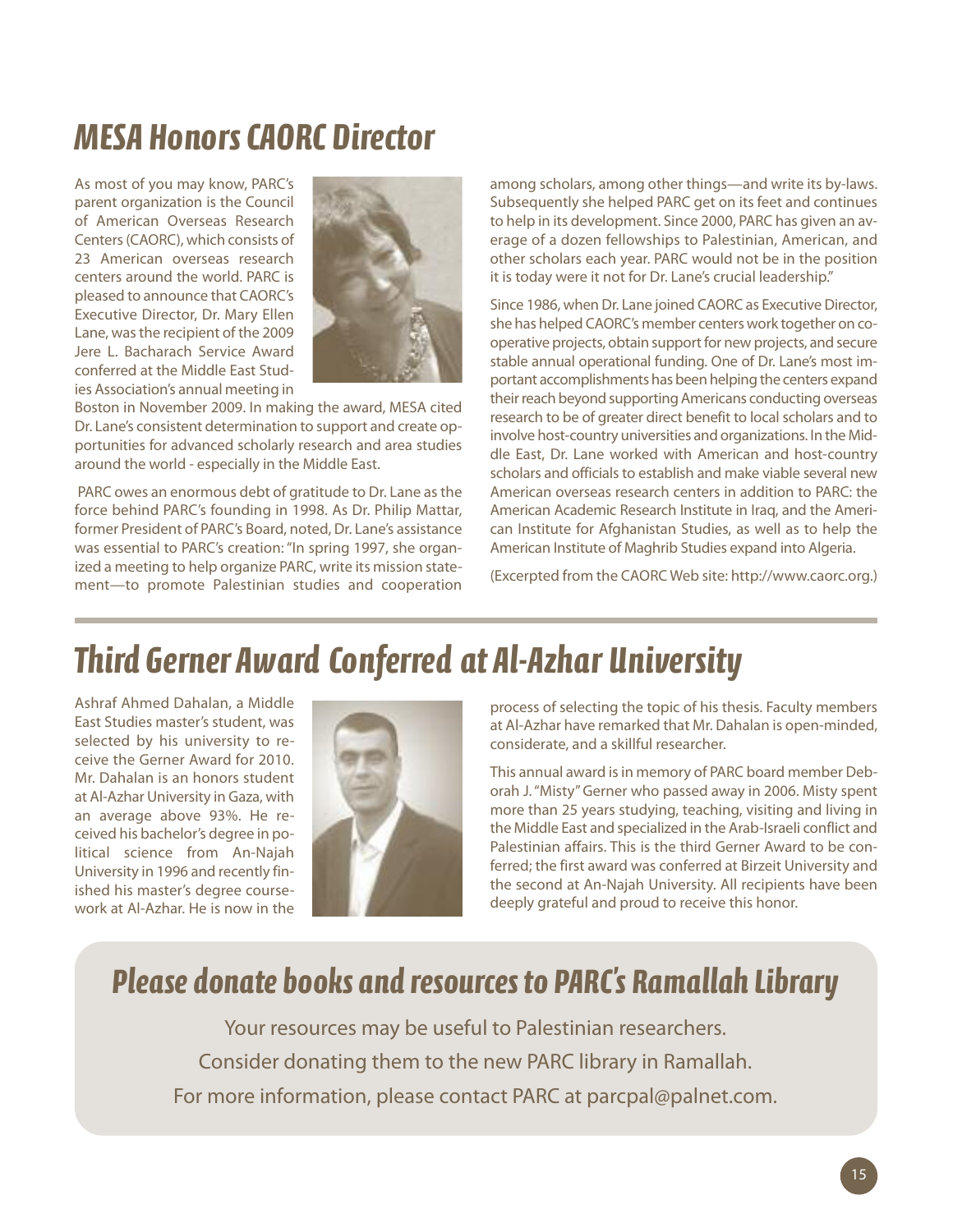# *ALUMNISYNOPSES OFFINAL REPORTS*

#### **Morag M. Kersel (2003-2004) Selling the Past: Global Strategies for Cultural Property Protection**

The primary objective of Morag Kersel's PARC research program was to examine the legal strategies employed by nations to protect their cultural heritage. Through a series of ethnographic interviews with the various stakeholders with a vested interest in the legal trade in antiquities in Israel, she explored the efficacy of this mechanism as a way of combating the illegal excavation of archaeological sites and the resulting illicit trade of antiquities.

During her research, she confirmed, through interviews and ethnographic analysis, that archaeological material is coming into Israel from Jordan, Palestine, and other areas rich in archaeological sites. Clear indication that the legal market in Israel is actually fueling the pillage of archaeological sites in the surrounding regions is evidenced by a rise in looting of the region over the last number of years. Not only is looting occurring within the boundaries of Israel, it is unmistakable in the Palestinian territories. Palestinians are turning to pillaging knowing that there is a legal market for archaeological material mere kilometers away. Reports have surfaced that villagers on both sides of the Jordan River specifically look for archaeological material with Jewish motifs (highly collectible) underscoring the link between supply and demand.

Morag Kersel may be reached at morag.kersel@utoronto.ca.

### **Susan Greene (2004-2005) Violence, Trauma, Resilience and Creativity in Occupied Palestine**

Susan Greene's 2004-5 project used action research to present a case study of creative resistance to the militarism, oppression and violence in Occupied Palestine. Two collaborative community murals were created: the first with a

Palestinian family whose home is surrounded on four sides by the 'occupation or apartheid wall.' The second was a mural honoring and remembering those from a particular refugee camp who had been killed by occupation forces. This study in part revealed the importance and multiple meanings of solidarity and its relationship to resilience and creativity. For example: H. A. said, reflecting on the experience of painting, with his family, neighbors and international activists, the wall facing his front door:

**When the Israeli government started build***ing thewall,many people fromall overthe world came to support our resistance to it. The government arrested ortook all of the supporters anddeportedthem. The Israelis said: "You are now alone. Who is going to help you?" It lifted my spirits when the solidarity people, including Israelis, came back to paint on the wall. My kids started to play outside again after a year of being too depressed and afraid. When you come to paint with the children, it makes them feel like they can live.*

Greene's current research, "Resilience, Creativity and Solidarity" builds on the findings of her earlier study, asking:

- How does solidarity impact resilience and resistance?
- What is the relationship between solidarity and activism?
- What is the impact on Palestinians of multiple expulsions over several generations in an area about the size of New Jersey?
- In what ways can this work be communicated more powerfully to larger audiences and used in organizing for social change?

"Resilience, Creativity and Solidarity"investigates "A Tale of Two Cities  $\sim$  The Olympia-Rafah Solidarity Mural Project," two 'sister-city' interdisciplinary murals, one in Olympia, Washington, USA; and one in Rafah, Gaza, Palestine. The mural

in Olympia is nearing completion and this summer the project in Gaza will take place. These projects aim to move from the local to the global by bringing people together across social justice movements and continents. More than 150 organizations and individuals contributed images to the mural in Olympia, articulating how a wide range of issues, including globalism, precarity, environmental justice, racism, colonialism, rights of indigenous people, and anti-war movements, inform and link the social and political struggles in Palestine and Israel to social struggles throughout the world. The project aims to organize, raise awareness, and build community and resiliency in creative and transformative ways on societal and individual levels.

Each mural will make use of audio and video tracks that, in addition to being available via computer, will be accessible on site by cell and iPhone. Thus the street will turn into a listening station where the viewer will be able to listen to poetry, music, interviews, etc. associated to different images in the mural.

Using social networking systems, all of the groups and artists in both public art projects, their constituents, and the general audience will be able to continue to build relationships and organize through the conversations that social networks make possible.

Global Positioning Systems (GPS) and Geocaching technologies will be used in both projects to layer distant locations upon each other and provide alternative walking tours. For example: the viewer will be able to tour downtown Olympia, Washington and view what they would see if they were walking down a street in Rafah in the Gaza Strip, or along the wall on US/Mexico border, or on an Indian reservation, etc. This aims to challenge the way distances and borders are experienced.

Susan Greene may be reached at susangreene@mindspring.com.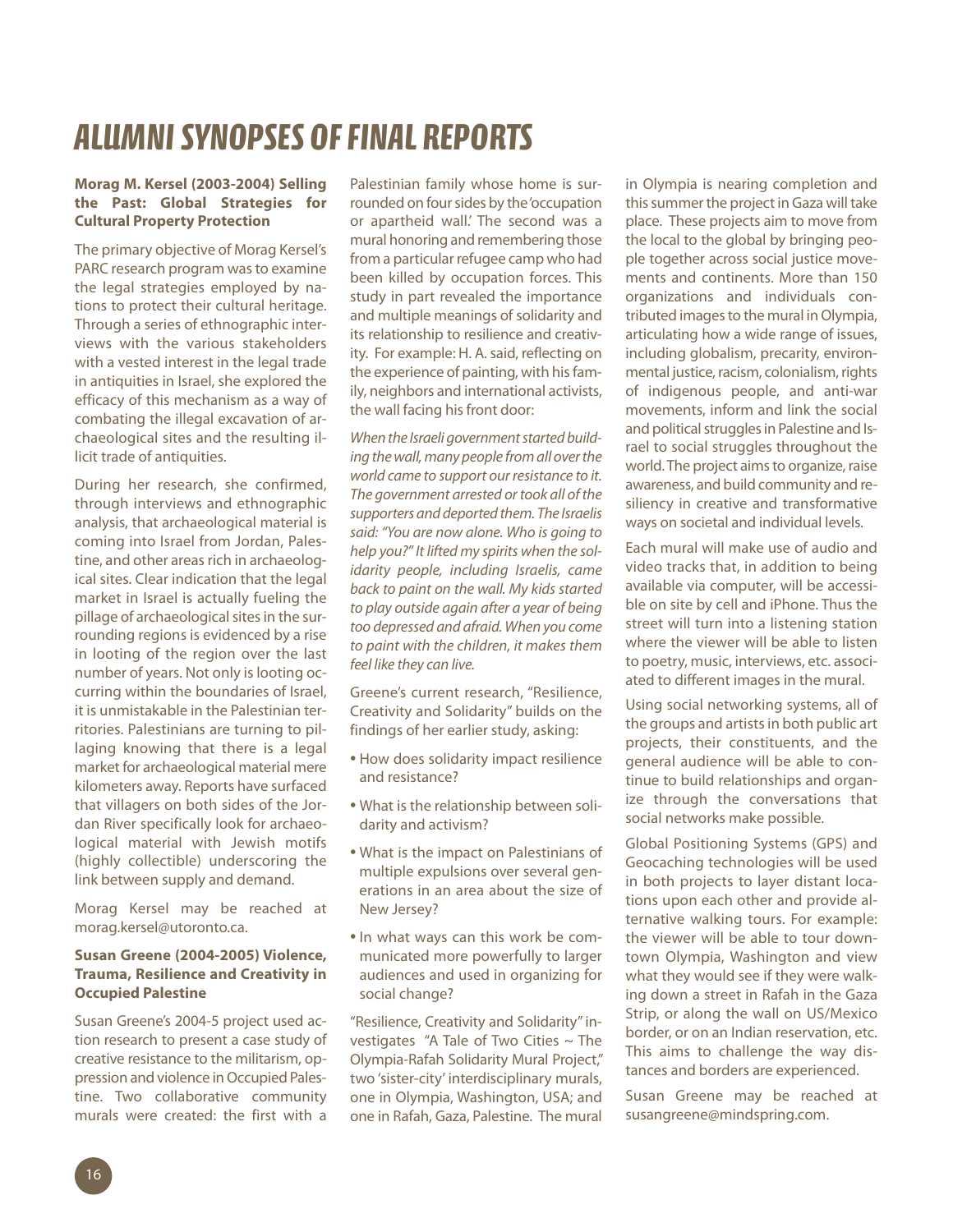#### *Around the PARC*

### *(continued from page 3)*

lasting connections with our Palestinian colleagues. Thanks go to all the presenters, organizers, chairs and discussants on both of PARC's panels for sharing their ideas and their work with us. We also appreciate Omar Kader's support to PARC that allowed us to host a reception at MESA for panelists, PARC members, and colleagues.

PARC board member Nathan Brown has organized a double panel for MESA 2010 on "Islam and Politics in Palestine."A full description of the panel is on page 4. We will bring together quite an amazing group of scholars to tackle this important topic. If you might be interested in hosting one of the presenters to speak on your campus, please let us know.

**ALUMNI FELLOWS**: As always, PARC alumni fellows are engaged in some fascinating work and have authored some excellent new publications. I hope you will take a look at *Alumni in the News* and *Alumni Synopses of Final Reports* to learn about their current work. We have also listed each of their E-mail contacts in order to help keep the community of scholars on Palestine connected.

With the three aims of connecting people who are working on Palestine, offering resources to those interested in Palestine, and highlighting the remarkable work of our alumni, all PARC fellows will soon receive an email to help us develop a special section of our Web site devoted to our alumni. We look forward to your replies and assistance. We are always delighted to get an E-mail in the inbox from a former fellow!

#### **ELECTIONS FOR PARC BOARD OF**

**DIRECTORS**: PARC held board and general membership meetings at MESA in November and a board meeting in March in Washington, DC. We extend our gratitude to Rhoda Kanaaneh, whose term as a PARC membership representative on the board is expiring.You will find on page 18 biographies of two candidates standing for election, Bilal Ayyub and Loren Lybarger.We are grateful that both of them have taken such a keen interest in PARC and are willing to serve on the board. In early September, all current members will receive an Email inviting them to vote. I hope that you will take part in our elections.

**NEW U.S. STAFF**: PARC welcomes our new administrative assistant, Rana Khoury, who is pursuing a master of arts in Arab Studies at Georgetown University, where her academic concentration is in comparative and regional politics of the Middle East. Born in Cleveland, Ohio to a Syrian family, Rana has always been attuned to politics, culture, and the Arab world. After graduating with a BA in Political Science from American University, she took off to Damascus, where she enrolled in several months of intensive Ara-



bic and worked as an English instructor for the United Nations Relief and Works Agency. It was her work with adolescents at one Palestinian refugee camp, in particular, that inspired her to continue her studies at Georgetown to grasp better the complex political and social realities in the region. After spending her first year as a research assistant in the department, Rana is eager for the continued exposure to scholarship and academia that she hopes to obtain at PARC.

**WEB SITE UPDATES**: Our 60-page, annotated list of films on Palestine is finally ready for the PARC Web site. Please look for it in coming weeks. We hope it will be a valuable resource for both educators and those interested in Palestine. The 90-page, annotated list of links to Web sites on Palestine should be up on our Web site by late September and will bring a wealth of Internet sites on Palestine to your fingertips. Be sure to visit PARC at http://www.parc-us-pal.org.

## *Appreciation for PARC Board Member Rhoda Kanaaneh*

Rhoda Kanaaneh is a former PARC fellow and the author of three books, including the award winning *Birthing the Nation: Strategies of Palestinian Women in Israel* (University of California Press 2002), *Surrounded: Palestinian Soldiers in the IsraeliMilitary* (Stanford University Press 2009), and *Displaced at Home: Ethnicity and Gender among Palestinians in Israel* edited with Isis Nusair (forthcoming from SUNY Press). Rhoda has been a wonderful contributor to the PARC board. Not only did she serve on the grant review committee and co-organize, with Isis Nusair, an excellent double panel at MESA 2006 during her tenure, but she also hosted two beautiful PARC fundraising parties, which were held in her home in New York City. The double panel at MESA focused on a neglected aspect of Palestinian scholarship, examining the lives of Palestinians living inside Israel. Rhoda subsequently worked with Isis Nusair to produce an edited volume using the material from the double panel. With funding from PARC and Columbia University, they held a workshop in 2007 to bring the authors, all women who are Palestinian Israelis, together to discusstheir papers and forge them into the forthcoming book. We extend our gratitude and appreciation to Rhoda for her years of fine service on the PARC board.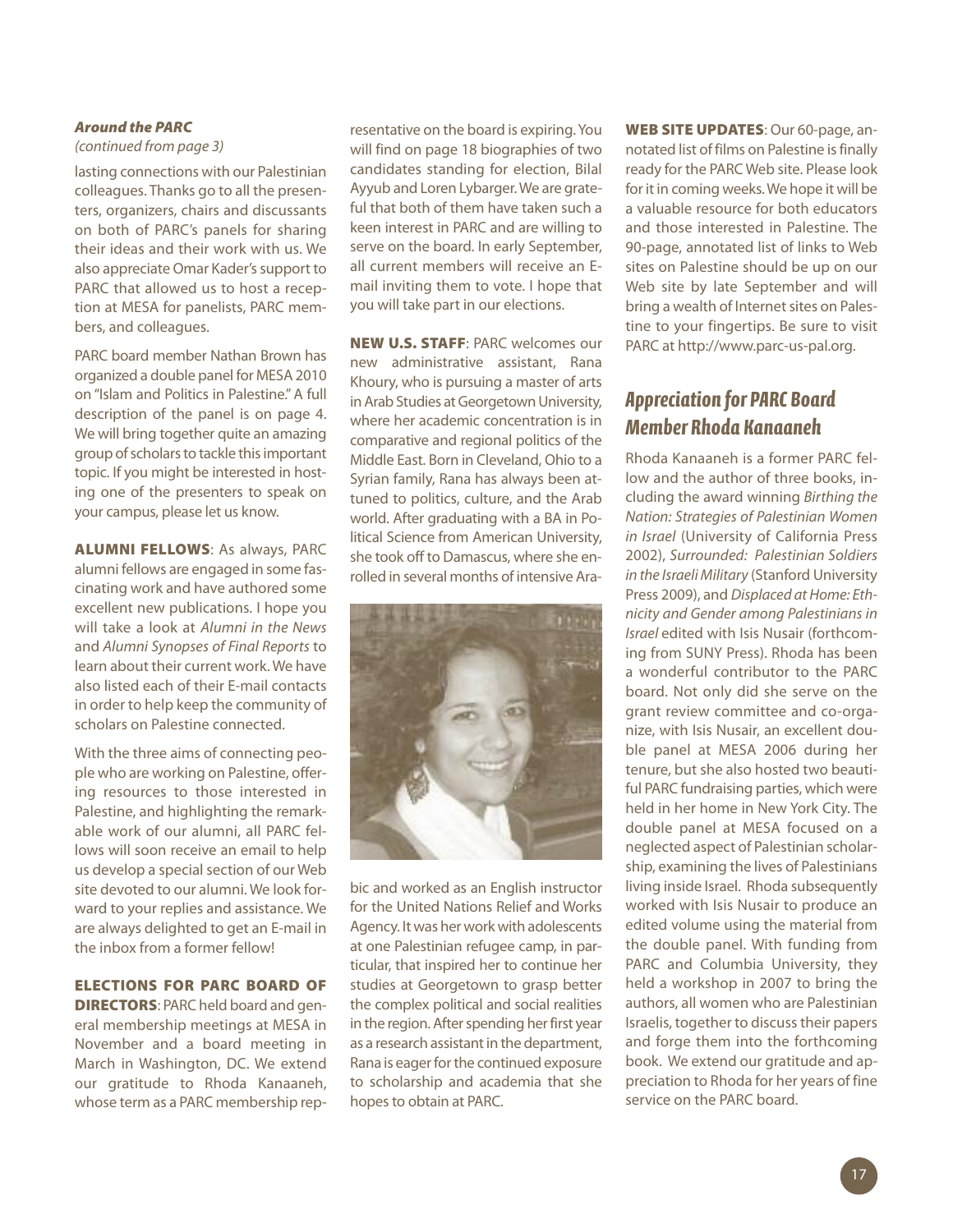# **PARC Elections for Member Representative** *on Board of Directors*

In early September, all current individual members of PARC will be sent an E-mail inviting them to vote for a member representative on the PARC board of directors. If you are a current member, please ensure that we have your current E-mail address on file by sending your information to us.parc@gmail.com. If you are not a current member and would like to participate in the elections, please become a member today by mailing in the membership coupon on the back page of the newsletter along with your check or by visiting our Web site and joining using PayPal or a credit card (http://parcus-pal.org). Please do so prior to August 30, 2010 in order to be included in the voting. The current members of PARC's board of directors are listed on page 2 of the newsletter. The board meets twice a year: at MESA each fall and in Washington, D.C. in March. Voters will be asked to choose one of the following candidates. The candidate receiving the most votes will assume a position on the board. Thank you in advance for your participation.

## *Profiles of PARCMembers Standing for Office*

### **Bilal Ayyub**

Dr. Bilal M. Ayyub is a professor of civil and environmental engineering at the University of Maryland (College Park) and the director of the Center for Technology and Systems Management. He is the president of BMA Engineering, Inc., a consulting firm in Bethesda, MD in areas relating to infrastructure, homeland security, and defense systems. Dr. Ayyub completed several research projects funded by government agencies, foundations and corporations. Dr. Ayyub is a fellow of several societies including the American Society of Civil Engineers(ASCE), the American Society of Mechanical Engineers and the Society of Naval Architects and Marine En-

gineers. Dr. Ayyub is the recipient of several recognition awards including the ASCE Edmund Friedman Award in 1989, the ASCE Walter Huber Research Prize in 1997, and the K. S. Fu Award of NAFIPS in 1995. He received the 2003 State of Maryland Governor's Citation for "positive contributions, leadership and distinguished service ..." Dr. Ayyub was appointed to many national committees, investigation boards, and corporate boards including most recently to working groups of the transition team of Maryland Governor Martin O'Malley, 2006-07, and to the Maryland Middle Eastern American Commission and the Montgomery County Middle Eastern American Advisory Board. In 2007, he received the U. S. Army Commander's Award for Public Service for the development of the risk model for the hurricane protection system of New Orleans in response to Hurricane Katrina. Dr. Ayyub is the author and co-author of more than 500 publications in journals, conference proceedings, and reports. Among the publications are more than 20 books including the several textbooks used by many universities worldwide.

#### **Loren Lybarger**

Dr. Loren Lybarger is an assistant professor in Classics and World Religions at Ohio University and received his doctorate from the University of Chicago (Divinity School, Sociology and Psychology of Religion Program) in 2002. His main concern as a researcher has been to understand and interpret the effects of Islamist mobilization on individual and collective political orientations. His first book, *Identity and Religion in Palestine: The Struggle between Islamism and Secularism in theOccupied Territories* (Princeton 2007), examines this question in relation to the rise of Hamas and itsimpact on how individuals situated across the religious and political spectra conceived of being Palestinian toward the end of the Oslo interregnum. His current research continues this concern for religio-political mobilization but shifts the focus to Palestinian and Somali Muslim immigrant communities in the United States. This new comparative project seeks to test claims about "re-Islamization" or "neo-fundamentalism"and its effects on Diaspora Muslims by carrying out ethnographic observations and interviews in a range of social settings in both communities. These interests, and especially his concern for Palestinians, stem from the seven years he spent teaching English in the West Bank, Egypt, and the Gaza Strip between 1986 and 1993. He returned to Palestine in 1999-2000 to carry out Fulbright-supported research for his dissertation and book. He joined PARC when it first announced its existence and has supported its mission ever since. He believes that PARC is a critical resource for scholars doing research on Palestine and that it deserves our fullest backing.

## *VOTEfor yourmembership representative on the PARC board of directors*

Please make sure your dues are current and we have your correct E-mail address so that you will be included in the E-mail sent to all members with voting instructions.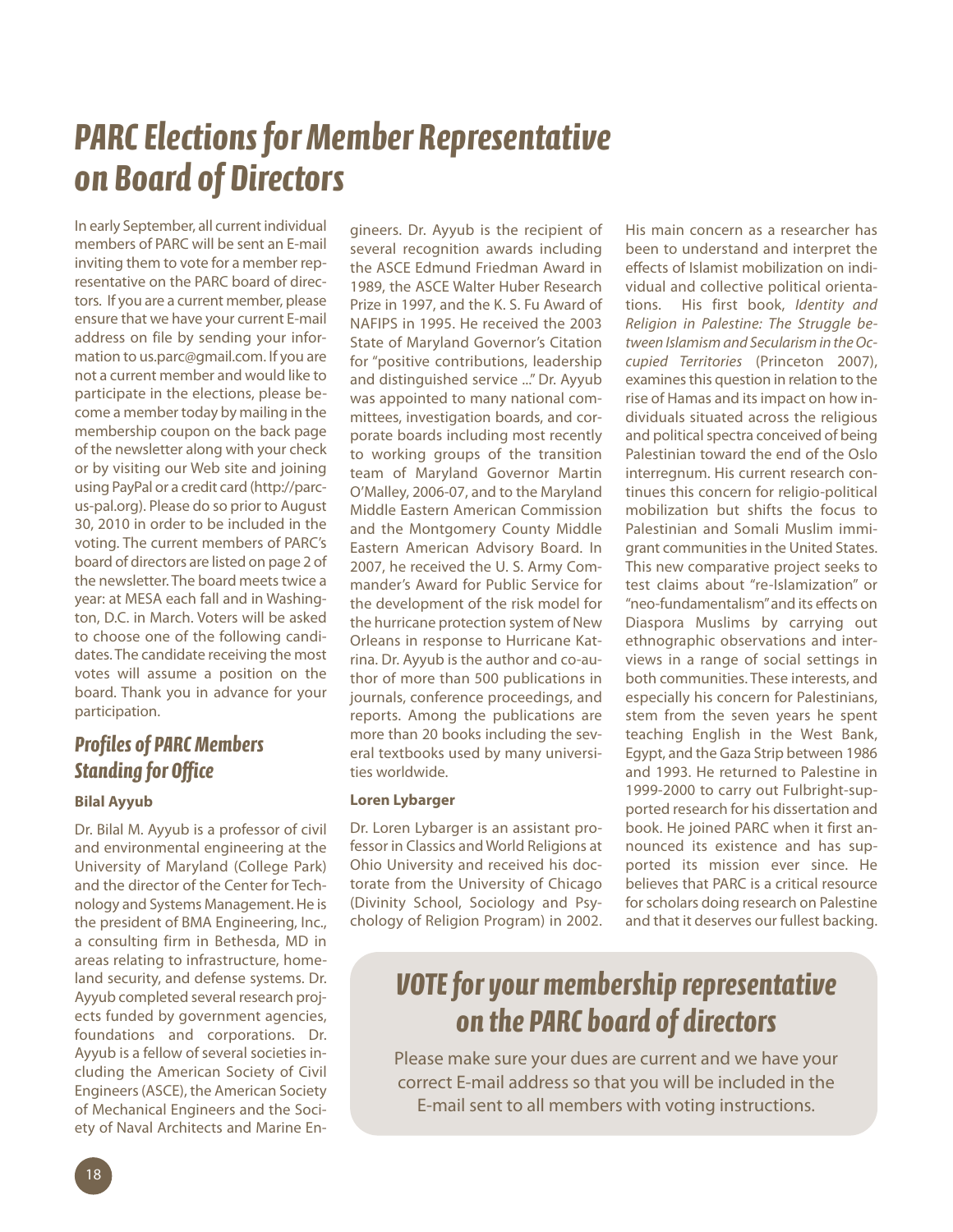# *Recognizing YourSupport*

We would like to recognize the following institutions and individuals who have contributed financial support over the past year. *Thank you for your membership and donationsthat help to supportscholarship in Palestinian studies.*

#### **Individual or Institutional Patron (\$1,000 and Above)**

Abdul-Muhsin Al-Qattan Najwa, Leenah & Omar Al-Qattan Mark Armendaris Omar & Nancy Kader Dina & Alfred Khoury Ann Lesch Council of American Overseas Research Centers

#### **Institutional Supporting (\$500)**

New York University, Hagop Kevorkian Center for Near Eastern Studies University of California, Berkeley, Center for Middle Eastern Studies

#### **Institutional Sponsoring (\$250)**

George Washington University, Institute for Middle East Studies Georgetown University, Center for Contemporary

## Arab Studies

**Institutional (\$100)** Brown University, Middle East Studies Foundation for Middle East Peace Loyola Marymount University Marquette University Mississippi State University Tufts University, Fares Center for Eastern Mediterranean Studies University of Arizona, Center for Middle Eastern Studies University of Arkansas, King Fahd Center University of California, Los Angeles, Center for Near Eastern Studies University of Maryland University of North Carolina, Carolina Center for the Study of the Middle East and Muslim Civilizations University of Pennsylvania, Middle East Center University of Utah, Middle East Center

### **Individual Supporting**

**(\$200-\$999)** Anonymous (2) Joyce Ajlouny & Ziad Khalaf Samer Alatout Sami & Linah AlBanna Laurie Brand Philip Mattar Jennifer Olmsted John & Eileen Olmsted Julie Peteet Nanette Pyne Philip A. Schrodt Susan Slymovics Charles D. Smith Ghada & Ayoub Talhami

#### **Individual Sponsoring (\$26-\$199)**

Anonymous (4) Lila Abu-Lughod Diana Allan Naser Alsharif Bilal Ayyub Elizabeth D. Barlow Joel Beinin Amahl Bishara Marita Boullata Michael Bradley Charles Butterworth Louise Cainkar Rochelle Davis Cornelia W. Dodge Nina Dodge Beshara Doumani Ellen Fleischmann Nancy E. Gallagher Florence Gaub Susan Greene Peter Gubser Nadia Hijab Nubar Hovsepian Samir & Kathy Jadallah Persis Karim Kimberly Katz Laleh Khalili Wael & Sawssan Khoury Weldon Matthews Ann Mayer Penelope Mitchell Thomas Naff William Quandt Mahasin Saleh Edward Sayre Thomas & Marilyn Schaub Timothy Schorn Sherene Seikaly

Nahda Shehada John H. Sigler Janice J. Terry

#### **Individual (\$25)** Anonymous (2)

Rabab Abdulhadi Issam Aburaya Jere L. Bacharach Marc S. Bernstein Michael Bradley Elizabeth Brinson Nathan Brown Craig Campbell Michael Daher Rose Esber Randa Farah Gary Fields Brenda Flanagan Allen Fromherz Joel Gordon Peter Gran Doris Gray Jacqueline Guzda Yvonne Y. Haddad Mary Husain Angeliki Kanavou Herbert C. Kelman Lisa & Brian Lang Vickie A. Langohr Kenneth Long Sherry Lowrance Loren Lybarger Roberto Mazza Ylana N. Miller John J. McTague, Jr. Heidi Morrison Sharon Morrison Thomas Naff Issam Nassar Julie Norman Isis Nusair Frances Oneal Donna J. Perry Stacie Pettyjohn Julio Pino Jane Power Sarah Rogers Gail Sahar Abdul Aziz Said Yasmin Saikia Kent Schull Zeina Seikaly Rebecca Stein Christopher Stone Lucian Stone Barbara Stowasser

#### Antony T. Sullivan Stephen E. Tamari Mark Tessler Elizabeth Thompson Faedah M. Totah Mark Westmoreland Jessica White

#### **Student (\$15)**

Anonymous (3) Nili Belkind Lauren Banko Taroob Boulos Amjad Al-Dajani Leena Dallasheh Layth Elmusa Audra El Vilaly Hilary Falb David Greenhalgh Anaheed Al-Hardan Rebecca Jones Taha Angeliki Kanavou Randa Kayyali Rana Khoury Khari LaMarca David Marshall Susynne McElrone Ethan Morton-Jerome Michal Ran Rhonda Saad Spencer Scoville Ron Smith

#### **Grants**

Council of American Overseas Research Centers Getty Foundation (Middle East and Mediterranean Basin Research Exchange Fellowship) Getty Foundation (DLIR union catalog support & library training program) Institute of Jerusalem Studies National Endowment for the Humanities (Challenge grant program - DLIR general support) Palestine Investment Fund Palestinian Women's Research and Documentation Center (UNESCO & Palestinian Ministry of Women's Affairs) U.S. Department of Education U.S. Department of State - Bureau of Educational & Cultural Affairs